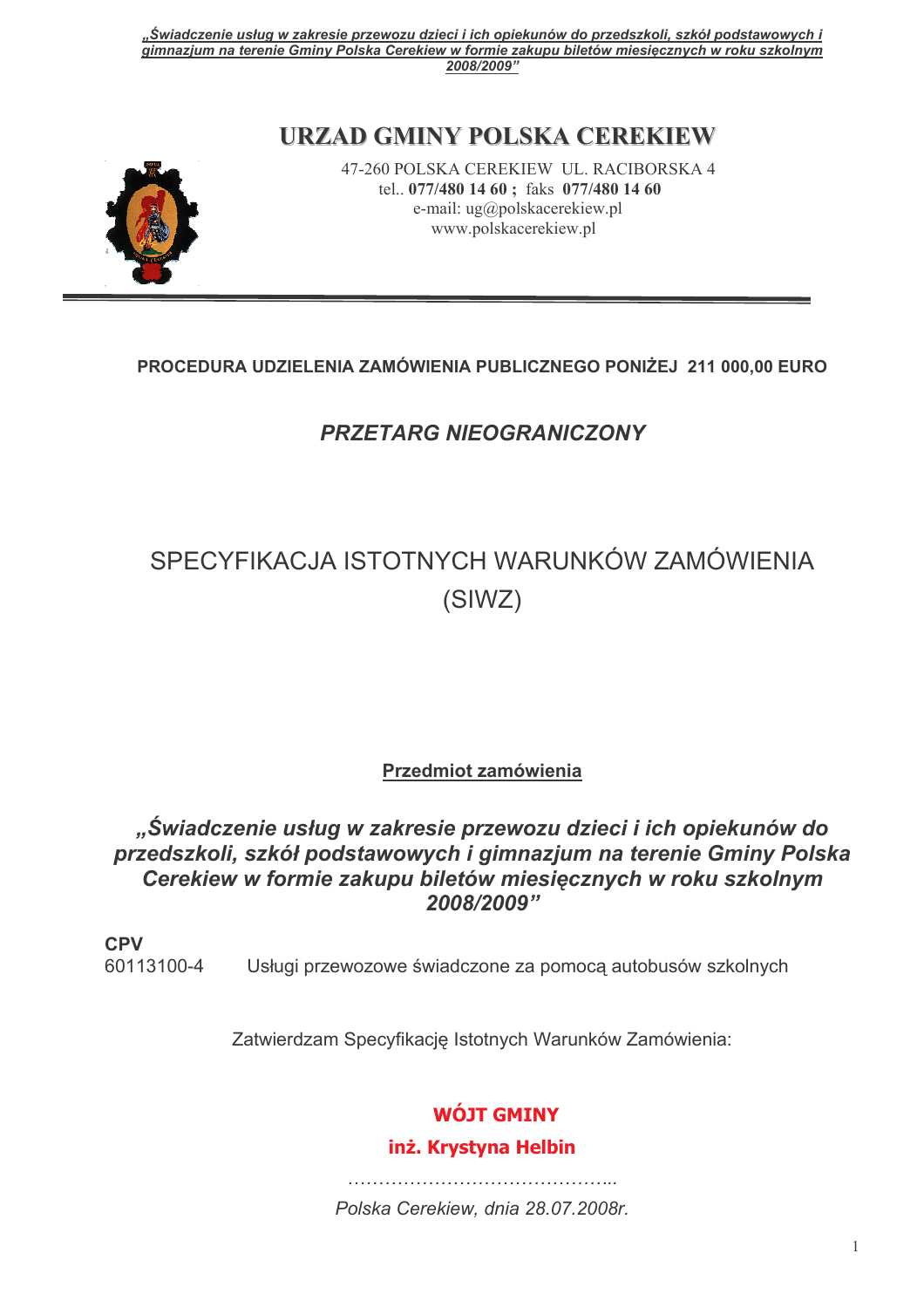## Spis treści:

| l.p.           | <b>Oznaczenie</b><br>Części | Nazwa Części                                                               | <b>Numery stron</b> |
|----------------|-----------------------------|----------------------------------------------------------------------------|---------------------|
|                |                             | Strona tytułowa                                                            |                     |
| 2.             |                             | Spis treści                                                                | 2                   |
| 3.             |                             | Zakładka cz. I                                                             | 3                   |
| 4.             | Część I                     | Instrukcja dla Wykonawców (IDW)                                            | $4 - 22$            |
| 5.             |                             | Zakładka cz. II                                                            | 23                  |
| 6.             | Część II                    | Wzór umowy w sprawie zamówienia<br>publicznego                             | $24 - 26$           |
| 7 <sub>1</sub> |                             | Zakładka cz. III                                                           | 27                  |
| 8.             | Część III                   | Zestawienie liczby uczniów dowożonych do<br>szkół w gminie Polska Cerekiew | $28 - 29$           |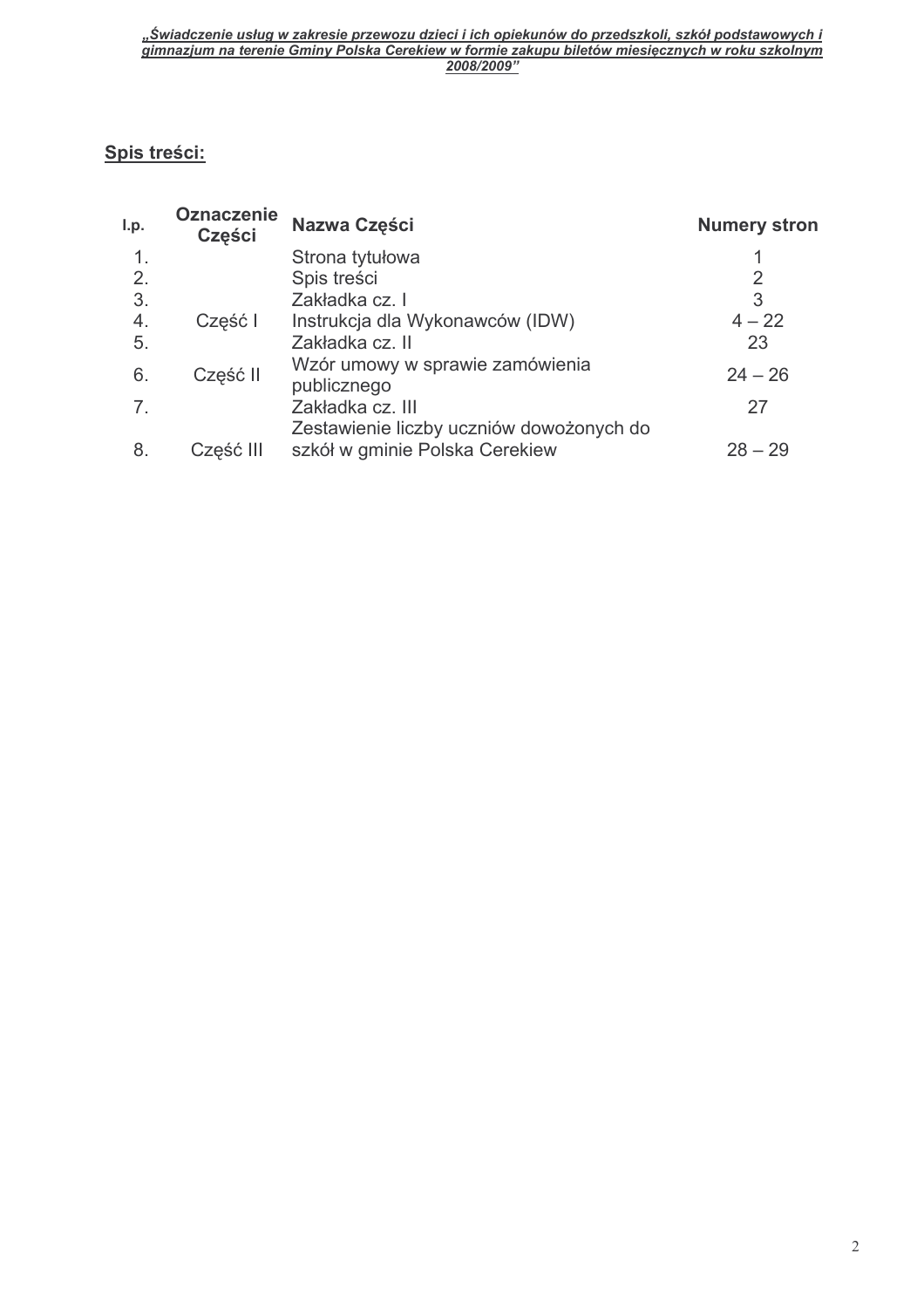# Część I INSTRUKCJA DLA WYKONAWCÓW (IDW)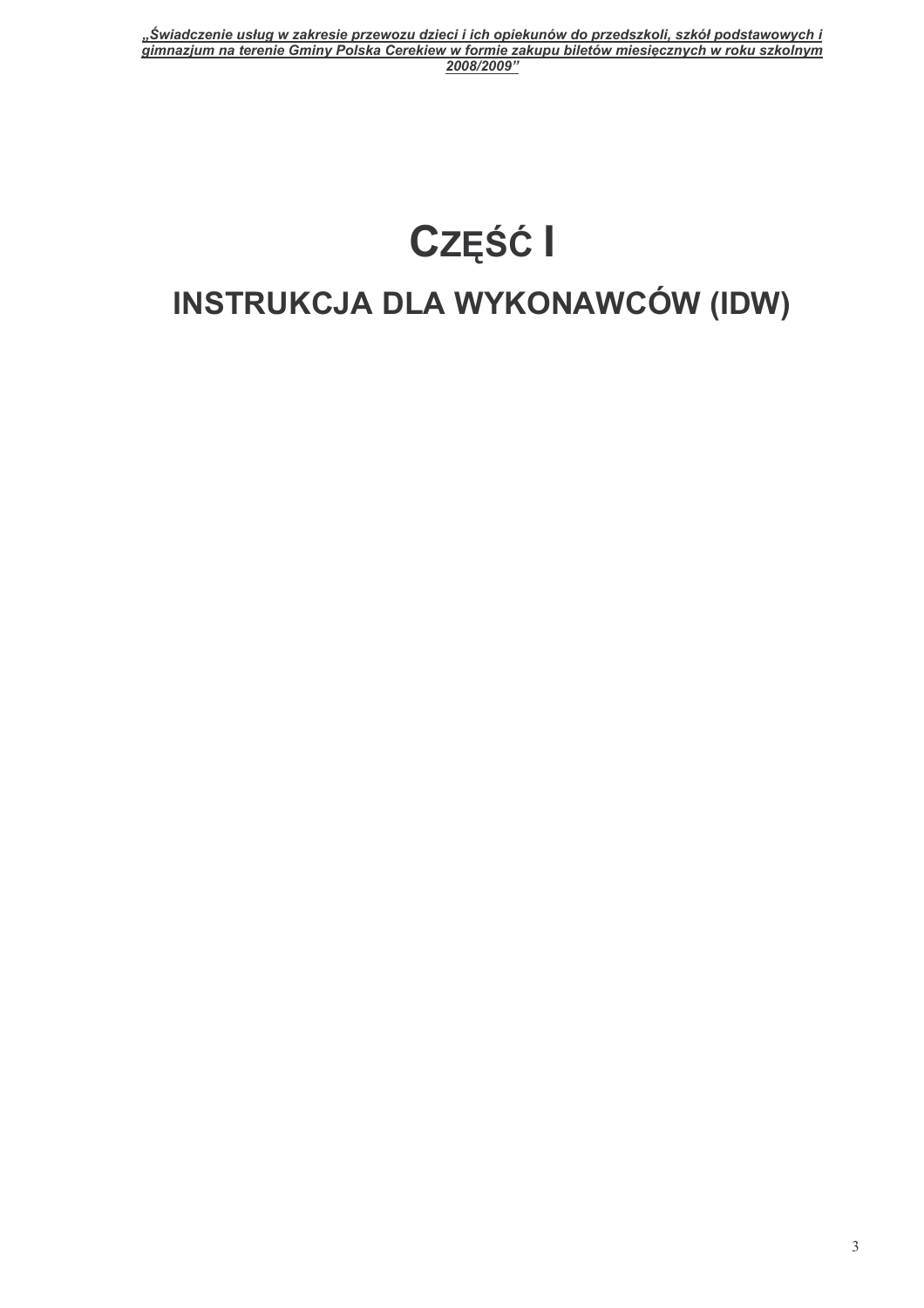# SPECYFIKACJA ISTOTNYCH WARUNKÓW ZAMÓWIENIA (SIWZ)

Niniejsza Specyfikacja Istotnych Warunków Zamówienia jest materiałem do wiadomości i wykorzystania wyłącznie w ramach niniejszego postępowania opublikowanego w w siedzibie Zamawiającego oraz na stronie internetowej Zamawiającego.

#### NIESPEŁNIENIE WYMAGAŃ OKREŚLONYCH NINIEJSZA SPECYFIKACJA SPOWODUJE WYKLUCZENIE WYKONAWCY Z POSTĘPOWANIA LUB ODRZUCENIE OFERTY zgodnie z art. 24 i 89 Prawa zamówień publicznych (Dz. U. z 2006 r. Nr 164, poz. 1163, Nr 170, poz. 1217, Nr 227, poz. 1658)

Ilekroć w tekście niniejszej SIWZ jest mowa o ustawie, należy przez to rozumieć Ustawę Prawo zamówień publicznych (Dz. U. z 2006 r. Nr 164, poz. 1163, Nr 170, poz. 1217, Nr 227, poz. 1658, z 2007 Nr 82, poz. 560)

1. Nazwa i adres Zamawiającego.

**Gmina Polska Cerekiew** siedziba: **47-260 POLSKA CEREKIEW** ul. Raciborska 4 **Polska** 

## 2. Tryb udzielania zamówienia.

Przetarg nieograniczony.

#### 3. Opis przedmiotu zamówienia.

Przedmiotem niniejszego zamówienia jest:

#### "Świadczenie usług w zakresie przewozu dzieci i ich opiekunów do przedszkoli, szkół podstawowych i gimnazjum na terenie Gminy Polska Cerekiew w formie zakupu biletów miesięcznych w roku szkolnym 2008/2009"

Zamówienie obejmuje przewóz dzieci i ich opiekunów do Zespołu Gimnazjalno -Szkolno - Przedszkolnego w Polskiej Cerekwi oraz Zespołu Szkolno-Przedszkolnego we Wroninie w roku szkolnym 2008/2009 z wyłaczeniem wszystkich dni wolnych od zajeć.

Dowóz dzieci/uczniów do przedszkoli, szkół i gimnazjum odbywać się będzie na podstawie imiennego biletu miesięcznego. Dowóz dzieci/uczniów będzie się odbywał wg ustalonych tras i kursów.

Łączna ilość uczniów dowożonych do przedszkoli, szkół i gimnazjum w roku szkolnym 2008/2009 wynosi 176 osób, z czego:

1. Zespół Gimnazjalno – Szkolno – Przedszkolny w Polskiej Cerekwi – 145 osób

2. Zespół Szkolno – Przedszkolny we Wroninie – 31 osób

szczegółowy wykaz uczniów dowożonych zawarty jest w cześci III niniejszej SIWZ. Godziny przywozu do placówek oświatowych: od godz. 7.00 do godz. 8.05. Godziny odwozu z placówek oświatowych: od godz. 13.00 do godz. 16.00.

# 4. Termin wykonania zamówienia.

Termin wykonania zamówienia: od 01 września 2008 r. do 19 czerwca 2009 r. z wyłaczeniem dni wolnych od nauki.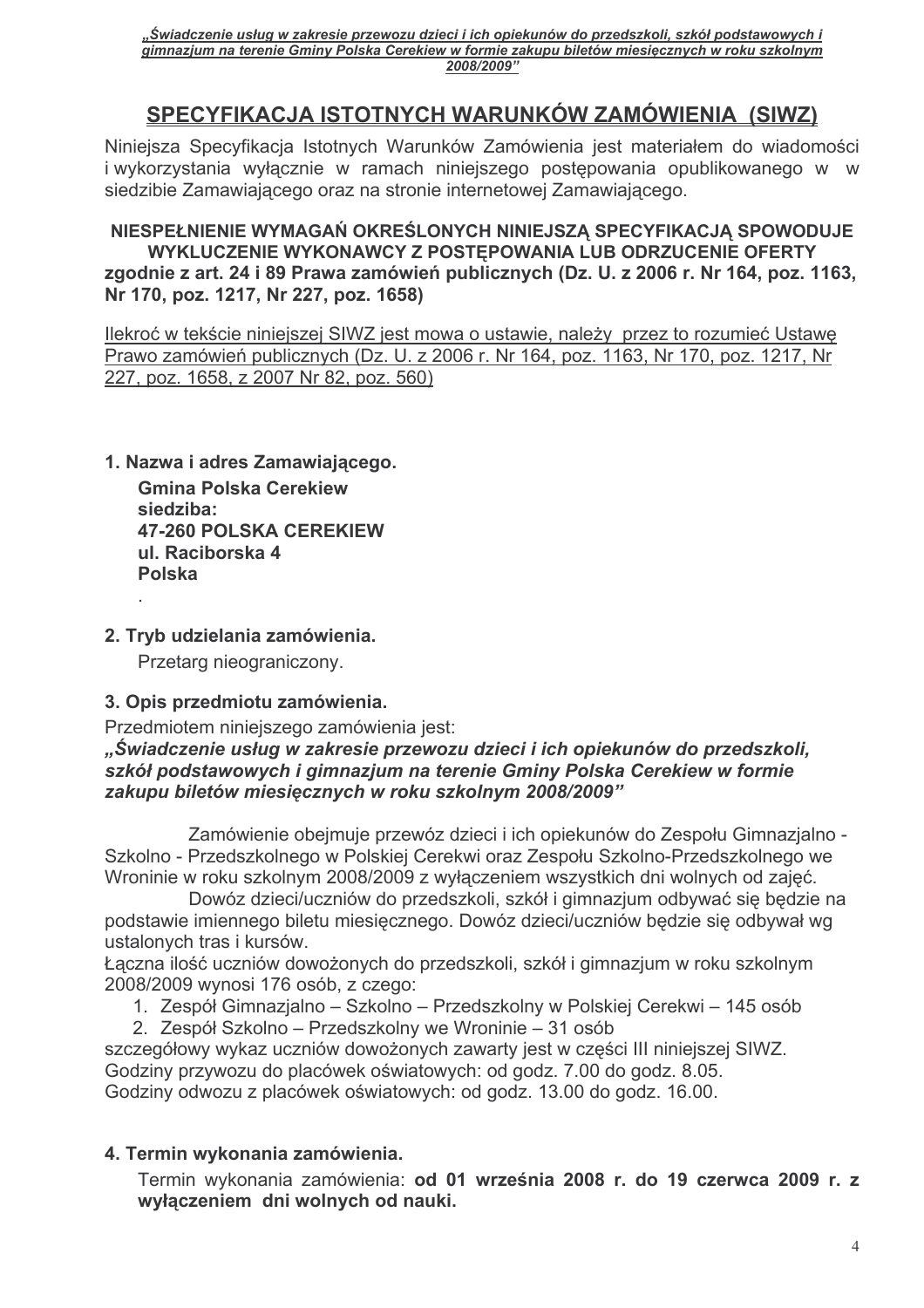## 5. Warunki udziału w postepowaniu.

5.1 O udzielenie zamówienia mogą się ubiegać wykonawcy, którzy spełnią następujące warunki udziału w postepowaniu:

1) Posiadają uprawnienia do wykonywania określonej działalności lub czynności, jeżeli ustawy nakładają obowiązek posiadania takich uprawnień.

2) Posiadaja niezbedna wiedze i doświadczenie oraz dysponuja potencjałem technicznym i osobami zdolnymi do wykonania zamówienia.

3) Znajdują się w sytuacji ekonomicznej i finansowej zapewniającej wykonanie zamówienia.

4) Przedstawią wykaz podobnych zamówień wykonanych w okresie ostatnich 3 lat

5) Przedstawią aktualne badania diagnostyczne i przeglądy techniczne pojazdów które zostana użyte do wykonania zamówienia, z podaniem roku budowy pojazdu i nr rejestracyjnego.

6) Podobne zamówienie wykonali z należyta starannościa.

7) Nie podlegają wykluczeniu z postepowania o udzielenie zamówienia na podstawie art.

24 ustawy z dnia 29 stycznia 2004 roku - Prawo zamówień publicznych.

- 5.2 Ocena spełniania warunków udziału w postępowaniu żądanych przez Zamawiającego będzie dokonywana przez sprawdzenie kompletności złożonych przez Wykonawcę oświadczeń oraz dokumentów potwierdzających spełnianie tych warunków.
- 5.3 Z postępowania o udzielenie zamówienia publicznego wyklucza się wykonawców określonych w art. 24 ust. 1 i 2 ustawy Prawo zamówień publicznych. Ofertę wykonawcy wykluczonego uznaje się za odrzuconą.

#### 6. Wymagane oświadczenia i dokumenty.

6.1 Wymagane oświadczenia oraz dokumenty jakie mają dostarczyć Wykonawcy w celu potwierdzenia spełniania warunków udziału w postepowaniu:

- 1. aktualny odpis z właściwego rejestru albo aktualne zaświadczenie o wpisie do ewidencji działalności gospodarczej, jeżeli odrębne przepisy wymagają wpisu do rejestru lub zgłoszenia do ewidencji działalności gospodarczej, wystawiony nie wcześniej niż 6 miesiecy przed upływem terminu składania ofert.
- 2. aktualne zaświadczenie właściwego naczelnika urzedu skarbowego, że Wykonawca nie zalega z opłatami z tytułu zobowiązań podatkowych lub zaświadczenia, że uzyskał przewidziane prawem zwolnienie, odroczenie lub rozłożenie na raty zaległych płatności lub wstrzymanie w całości decyzji właściwego organu - wystawione nie wcześniej niż 3 miesiace przed upływem terminu składania ofert,
- 3. aktualne zaświadczenia z Zakładu Ubezpieczeń Społecznych lub Kasy Rolniczego Ubezpieczenia Społecznego o niezaleganiu w składkach na ubezpieczenie społeczne lub zaświadczenia, że uzyskał przewidziane prawem zwolnienie, odroczenie lub rozłożenie na raty zaległych płatności lub wstrzymanie w całości decyzji właściwego organu – wystawione nie wcześniej niż 3 miesiące przed upływem terminu składania ofert.
- 4. licencii na podjecie działalności gospodarczej w zakresie objętym zamówieniem publicznym,
- 5. wykaz wykonanych w ciągu ostatnich 3 lat (tj. 01-08-2005 do 31-07-2008) usług podobnych do przedmiotu zamówienia, a jeżeli okres prowadzenia działalności jest krótszy – w tym okresie, z podaniem ich wartości, przedmiotu, dat wykonania i odbiorców oraz załaczenie dokumentów, potwierdzających, że usługi te zostały wykonane należycie.
- 6. polisa lub inny dokument ubezpieczenia potwierdzający, że wykonawca jest ubezpieczony od odpowiedzialności cywilnej w zakresie prowadzonej działalności,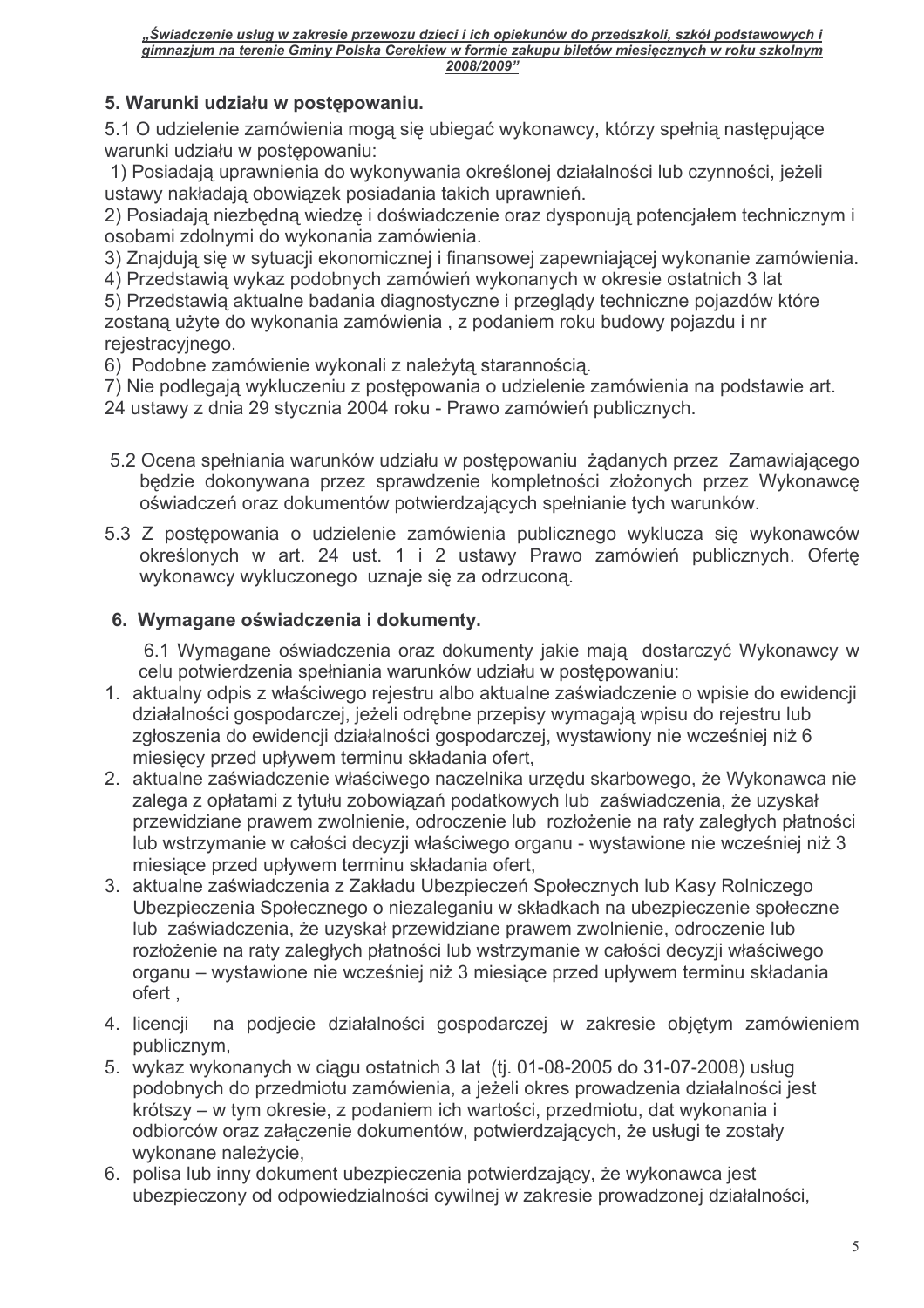- 7. wykaz niezbednego do wykonania zamówienia taboru samochodowego jakimi dysponuje Wykonawca, rodzaj wozu, rok budowy, parametry techniczne, ilość sztuk, tytuł prawny,
- 8. kserokopie badań technicznych pojazdów, które zostana użyte do wykonania zamówienia,
- 9. wypełniony i podpisany przez Wykonawcę wzór umowy
- 10. w przypadku wnoszenia wspólnej przez wykonawców wspólnie ubiegających się o udzielenie zamówienia, należy dołączyć oświadczenie Wykonawców, że ich zobowiązania co do wykonania zamówienia są solidarne a także:
- oznaczenie zakresu rzeczowego za jakie bedzie odpowiadał poszczególny członek  $\bullet$ konsorcjum/spółki,
- · określenie sposobu wspólnej realizacji kontraktu i oznaczenia lidera konsorcjum/spółki,
- podpisy pod ofertą winni złożyć wszyscy członkowie podmiotu chyba, że umowa konsorcjum/spółki wskazuje inny charakter reprezentowania podmiotu,
- do oferty składanej przez konsorcjum ma być załączony oryginał pełnomocnictwa dla pełnomocnika konsorcjum do reprezentowania wykonawców wspólnie ubiegających się udzielenie zamówienia W postepowaniu o udzielenie zamówienia albo  $\overline{O}$ reprezentowania w postępowaniu i zawarcia umowy w sprawie zamówienia publicznego, zaakceptowane (podpisane) przez wszystkich członków konsorcjum wszelka korespondencja będzie prowadzona z podmiotem występującym jako pełnomocnik tych oferentów.
- Dokumenty z pkt. 6.1 (pkt 1, 2, 3, 4, 6) mają być wystawione dla każdego ze wspólnie ubiegających się o udzielenie zamówienia.
- W nagłówku formularzy z załącznika nr 1, 2, 3 do SIWZ mają być wymienione wszystkie podmioty wchodzące w skład konsorcjum.
- · Wykonawcy mają wspólnie spełnić warunki udziału w postepowaniu dotyczace wymaganych uprawnień, wiedzy i doświadczenia.
	- 6.2 Dokumenty, o których mowa w pkt. 6.1 powinny być przedstawione na piśmie w formie oryginałów lub kserokopii poświadczonych za zgodność z oryginałem przez Wykonawcę.
	- 6.3 Umowa z Wykonawcą podpisana zostanie po uzyskaniu przez niego stosownych zezwoleń na wykonywanie przewozu osób w krajowym transporcie drogowym zapewniających wykonanie zamówienia.

#### 7. Sposób porozumiewania się Zamawiającego z Oferentem oraz przekazywania oświadczeń i dokumentów, a także wskazanie osób uprawnionych do porozumienia sie z Oferentami:

Dopuszczalną formą kontaktów potencjalnych wykonawców z Zamawiającym jest poczta elektroniczna ug@polskacerekiew.pl oraz zgodnie z art. 27 ust. 3 ustawy Prawo Zamówień Publicznych, forma pisemna.

W niniejszym postepowaniu wszelkie oświadczenia, wnioski, zawiadomienia oraz informacje Zamawiający jak i Oferenci przekazują drogą elektroniczną, każdą ze stron na żądanie drugiej strony niezwłocznie potwierdza fakt ich otrzymania. Przesyłane wiadomości powinny stanowić załaczniki do korespondencii.

Wykonawca może zwracać się do Zamawiającego o wyjaśnienia dotyczące wszelkich wątpliwości związanych z treścią niniejszej SIWZ, sposobem przygotowania i złożenia oferty, kierując swoje zapytania (pocztę elektroniczną) na adres: ug@polskacerekiew.pl dokumenty tekstowe lub tekstowo - graficzne.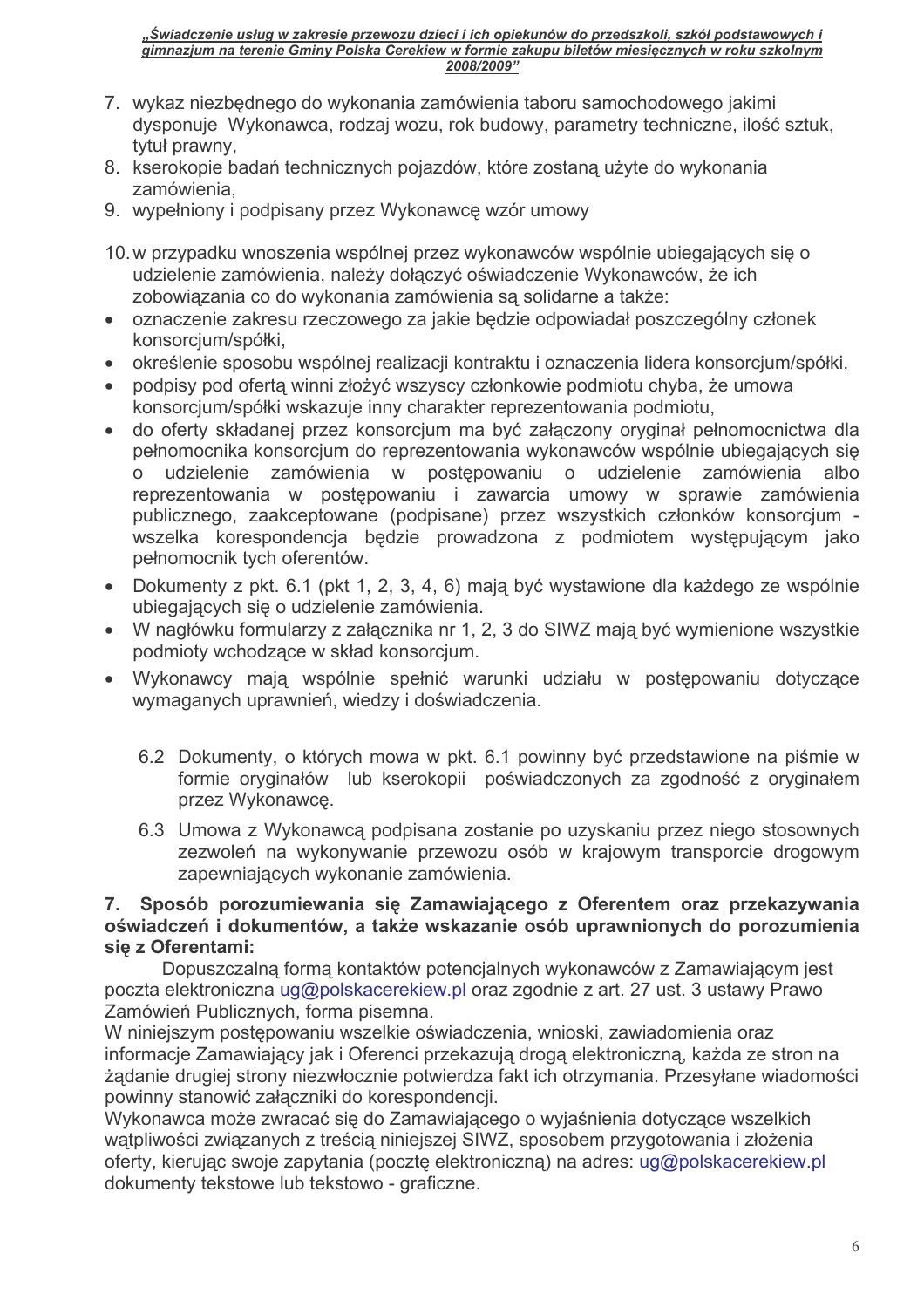Zamawiający będzie udzielał odpowiedzi niezwłocznie chyba, że zapytanie wpłynie na mniej niż 6 dni przed terminem określonym w pkt.15 niniejszej SIWZ.

Zamawiający przekazuje treść zapytań i udzielonych wyjaśnień wszystkim Oferentom. bez ujawniania źródła zapytania, zamieszczając je na stronie internetowej, na której udostępniono SIWZ.

#### Osoby uprawnione do porozumiewania się z Oferentem

Do bezpośrednich kontaktów z wykonawcami upoważnieni są pracownicy:

Ireneusz Smal - inspektor ds. Inwestycji, przetargów i drogownictwa Nr pokoju 11; tel. (077) 4801471; faks 4801460; e-mail: ug@polskacerekiew.pl

# 8. Wymagania dotyczące wadium

Na podstawie art. 45 ust. 2 Zamawiający nie żąda wniesienia wadium.

#### 9. Termin związania z ofertą

- 9.1 Wykonawca pozostaje związany złożoną ofertą przez 30 dni. Bieg terminu związania ofertą rozpoczyna się wraz z upływem terminu składania ofert.
- $9.2$ Zamawiający zastrzega sobie możliwość, zgodnie z art. 85 ust. 2, w uzasadnionych przypadkach, na co najmniej 7 dni przed upływem terminu związania oferta, jednorazowego zwrócenia się do Wykonawców o wyrażenie zgody na przedłużenie tego terminu o oznaczony okres, nie dłuższy jednak niż 60 dni.

#### 10. Opis sposobu przygotowania oferty.

#### 10.1 Wymagania podstawowe.

- Poprzez złożenie swojej oferty, Uczestnik przetargu akceptuje w całości i bez zastrzeżeń warunki dołączonego wzoru Umowy.
- Każdy Wykonawca może złożyć tylko jedną ofertę.
- Oferte należy przygotować ściśle według wymagań określonych w niniejszej SIWZ.
- Uczestnicy przetargu musza przestrzegać wszystkich instrukcji, formularzy oraz specyfikacji zawartych w niniejszej dokumentacji przetargowej Niedostarczenie przez Uczestnika przetargu w wyznaczonym terminie wszystkich wymaganych informacji i dokumentów, lub złożenie ofert nie odpowiadających ściśle wszystkim warunkom dokumentacji przetargowej może prowadzić do odrzucenia oferty.
- · Uczestnicy przetargu muszą złożyć swoje oferty na całość zadania, zgodnie z wymogami dokumentacji przetargowej. Oferty obejmujące część danej partii (zadania) nie będą akceptowane.
- · Uczestnicy przetargu będą ponosić wszelkie koszty związane z przygotowaniem i złożeniem oferty z uwzględnieniem treści art. 93 ust. 4 ustawy. Strona Zamawiająca nie będzie odpowiedzialna i nie poniesie żadnych kosztów spowodowanych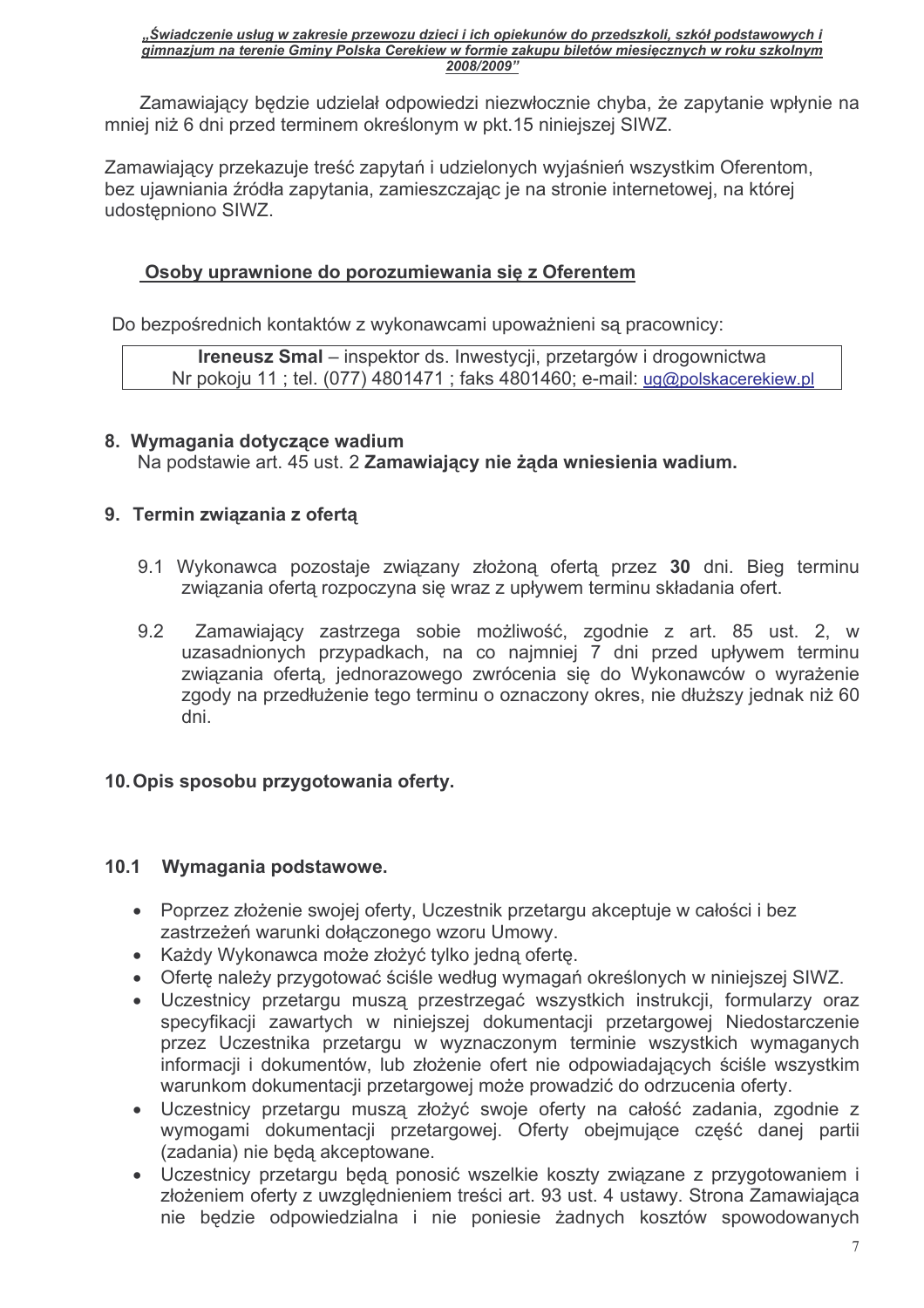wydatkami lub stratami poniesionymi przez Uczestnika przetargu, w związku z wizytami i oględzinami miejsc robót, ani żadnymi innymi aspektami związanymi z przygotowaniem oferty.

- Uczestnicy przetargu będą wyłącznie odpowiedzialni za staranne zaznajomienie się z dokumentacja przetargową, wszelkimi aneksami do dokumentacji przetargowej sporządzonymi w okresie przetargowym, oraz uzyskanie wiarygodnych informacji dotyczących poszczególnych i wszelkich warunków i obowiązków, które mogą w jakikolwiek sposób oddziaływać na sumę czy istotę oferty, lub na wykonanie usługi. W przypadku, jeśli Uczestnik wygra przetarg, żadne żądanie zmian wartości Oferty motywowane błędami lub przeoczeniami w spełnieniu w/w obowiązków nie będą brane pod uwage.
- · Oferta musi być podpisana przez osoby upełnomocnione do reprezentowania Wykonawcy zgodnie z zaświadczeniem z właściwego rejestru lub ewidencji działalności gospodarczych.
- · Wzory dokumentów dołączonych do niniejszej IDW powinny zostać wypełnione przez Wykonawcę i dołączone do oferty bądź też przygotowane przez Wykonawcę w zgodnej z niniejsza IDW formie.
- We wszystkich przypadkach, gdzie jest mowa o pieczątkach, Zamawiający dopuszcza złożenie czytelnego zapisu o treści pieczeci zawierającego co najmniej oznaczenie nazwy firmy i siedziby.

## 10.1.1 Kryteria uczestnictwa w przetargu

- Uczestniczenie w przetargu jest otwarte, na jednakowych warunkach dla  $\bullet$ wszystkich osób fizycznych i prawnych, z państw-członków Unii Europejskiej.
- Wszelkie usługi muszą pochodzić z jednego lub kilku krajów należących do Unii  $\bullet$ Europejskiej.
- Niniejsze instrukcji odnoszą się do wszystkich obywateli wymienionych krajów i do  $\bullet$ wszystkich podmiotów prawnych, ustanowionych i zarządzanych jako organizacje prawne, handlowe, lub społeczne, komercyjne lub państwowe, utworzone zgodnie z prawem obowiązującym w danym kraju i posiadające siedzibę statutową, główną administracie lub główne miejsce działalności w jednym z tych krajów. Jednostki prawne, posiadające tam jedynie siedzibę statutową muszą prowadzić działalność, która ma rzeczywisty i ciągły związek z gospodarką danego kraju. Uczestnicy przetargu powinni powyższy fakt udokumentować.
- Uczestnicy przetargu zaświadczą, że spełniają powyższe warunki dostarczając  $\bullet$ pisemne oświadczenia i dokumenty wymienione w pkt 6.
- Potwierdzenie pisemne wykonania usług o podobnym charakterze, włączając  $\bullet$ zakres i wartość odpowiednich umów. Potwierdzenia te powinny zawierać doświadczenie firmy w ciągu ostatnich 3 lat, odpowiadającym swoim rodzajem usługom stanowiącym przedmiot niniejszego zamówienia, z podaniem ich zakresu oraz daty i miejsca wykonania oraz załączeniem dokumentów potwierdzających, iż usługi te zostały wykonane z należyta starannościa.

#### 10.1.2. Wizyta w terenie.

Uczestnik przetargu może przeprowadzić wizję lokalną miejsca realizacji usług i jego otoczenia, w celu oszacowania na własną odpowiedzialność kosztów i ryzyka oraz uzyskania wszelkich danych, jakie mogą być niezbędne w przygotowaniu oferty i podpisaniu Umowy.

Koszty ogledzin ponosi Oferent.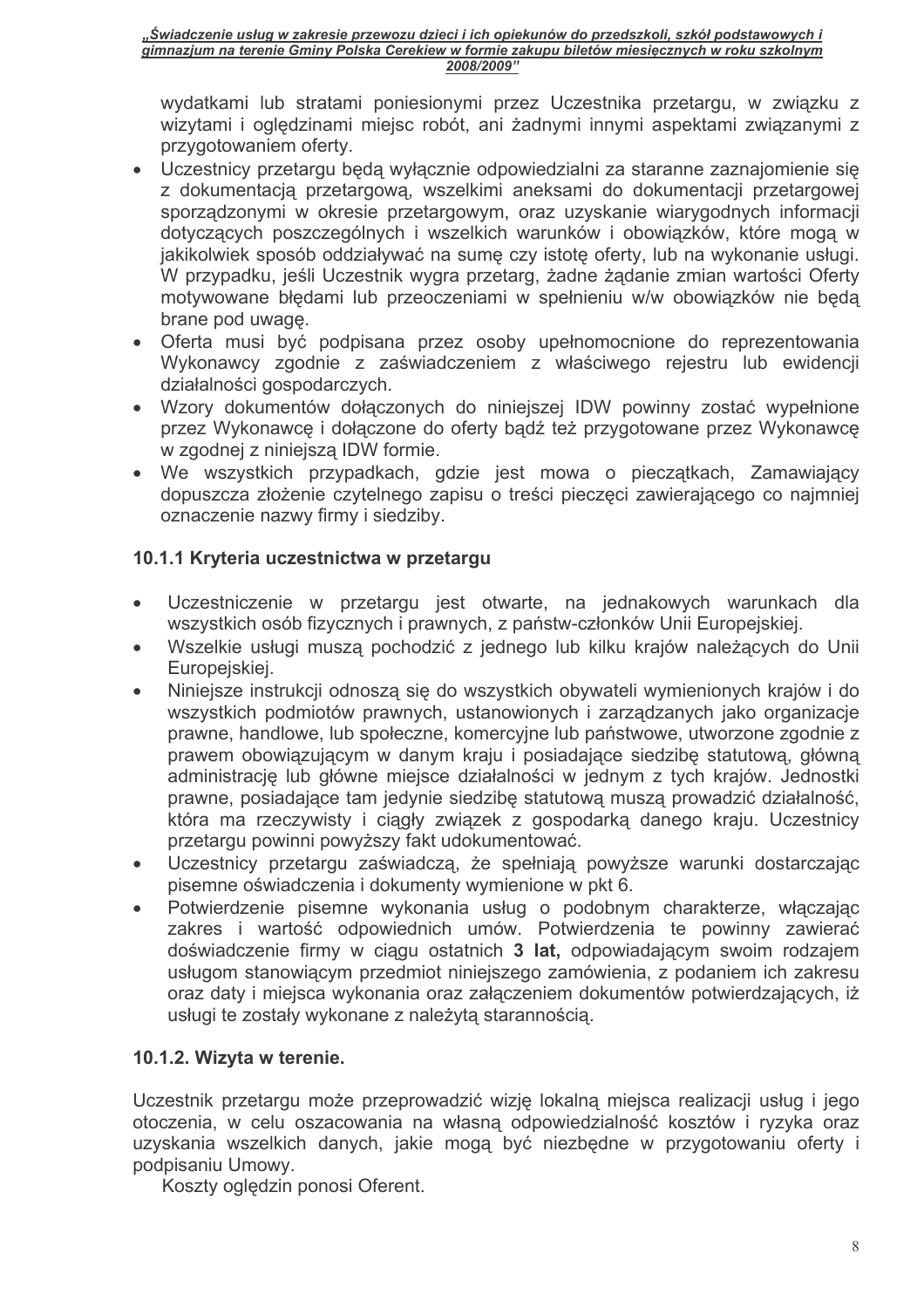#### 10.2. Forma oferty.

- Oferta zgodnie z art. 9 ustawy musi być sporządzona w formie pisemnej w języku polskim, mieć, pod rygorem nieważności formę pisemną i format nie większy niż A4. Arkusze o większych formatach należy złożyć do formatu A4.
- Stosowne wypełnienia we wzorach dokumentów stanowiacych załaczniki do niniejszej IDW i wchodzacych następnie w skład oferty moga być dokonane komputerowo, maszynowo lub recznie.
- Dokumenty przygotowywane samodzielnie przez Wykonawcę na podstawie wzorów stanowiących załączniki do niniejszej IDW powinny mieć formę wydruku komputerowego lub maszynopisu.
- Całość oferty powinna być złożona w formie uniemożliwiającej jej przypadkowe zdekompletowanie – arkusze (kartki) oferty powinny być zszyte, zbindowane lub trwale połaczone w jedna całość inna technika.
- Wszystkie zapisane strony oferty powinny być ponumerowane. Strony te powinny być parafowane przez osobę (lub osoby, jeżeli do reprezentowania Wykonawcy upoważnione sa dwie lub więcej osób) podpisująca (podpisujące) oferte zgodnie z treścia odpisu z właściwego rejestru lub ewidencji dla oferenta lub treścia załączonego do oferty pełnomocnictwa. Strony zawierające informacje nie wymagane przez Zamawiającego (np.: prospekty reklamowe o firmie, jej działalności, itp.) i nie podlegające ocenie nie muszą być numerowane i parafowane.
- · Wszelkie miejsca w ofercie, w których Wykonawca naniósł poprawki lub zmiany wpisywanej przez siebie treści (czyli wyłącznie w miejscach, w których jest to dopuszczone przez Zamawiającego) muszą być parafowane przez osobe (osoby) podpisującą (podpisujące) ofertę.
- Dokumenty wchodzace w skład oferty, moga być przedstawiane w formie oryginałów lub poświadczonych za zgodność z oryginałem kopii. Zgodność z oryginałem wszystkich zapisanych stron kopii dokumentów wchodzących w skład oferty musi być potwierdzona przez osobę (lub osoby, jeżeli do reprezentowania Wykonawcy upoważnione są dwie lub więcej osoby) podpisującą (podpisujące) ofertę zgodnie z treścią dokumentu określającego status prawny Wykonawcy lub treścią załączonego do oferty pełnomocnictwa.

#### $10.3.$ Zawartość oferty.

- Kompletna oferta musi zawierać wszystkie dokumenty wymienione w punkcie 6 niniejszej IDW.
- · Zamawiający wymaga założenia w ofercie spisu treści z wyszczególnieniem numerów i ilości stron wchodzących w skład oferty, przyporządkowującego do określonych dokumentów i oświadczeń wchodzących w skład tej oferty właściwych numerów jej stron.

#### 11. Miejsce, termin i sposób złożenia oferty.

Oferty w postaci pisemnej, w języku polskim (art. 9 ust. 1 i 2 ustawy) w zamkniętych i opieczetowanych kopertach z napisem:

< DOKŁADNA NAZWA i ADRES OFERENTA >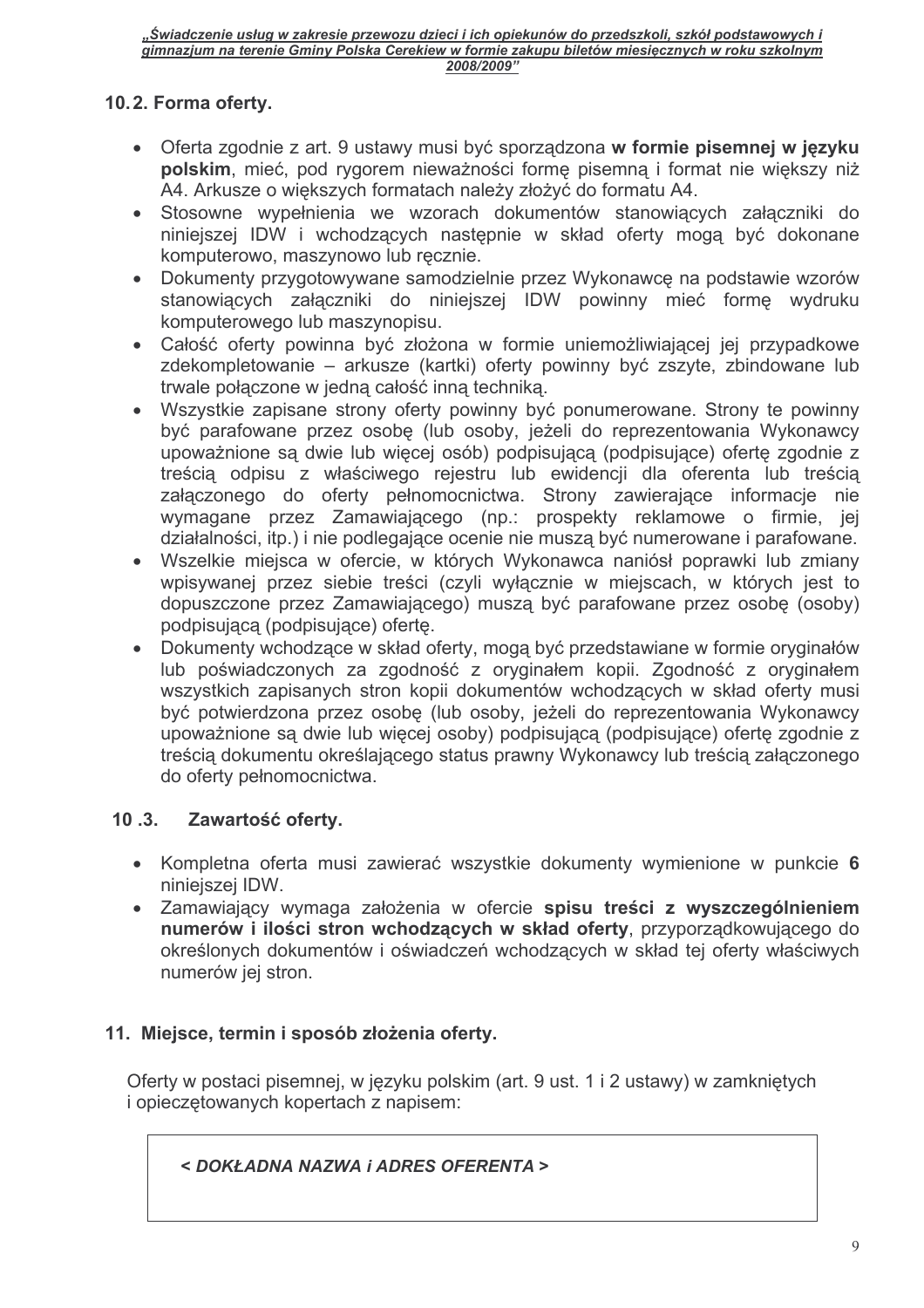DOKŁADNA NAZWA i ADRES ZAMAWIAJĄCEGO:

URZĄD GMINY W POLSKIEJ CEREKWI, **47-260 POLSKA CEREKIEW UL. RACIBORSKA 4** 

PRZETARG NA: "Świadczenie usług w zakresie przewozu dzieci i ich opiekunów do przedszkoli, szkół podstawowych i gimnazjum na terenie Gminy Polska Cerekiew w formie zakupu biletów miesiecznych w roku szkolnym 2008/2009"

Nie otwierać przed dniem: 05 sierpnia 2008r. godz. 11.15

#### należy składać w sekretariacie Urzędu Gminy Polska Cerekiew - ul. Raciborska 4, 47-260 Polska Cerekiew, pokój nr 16 do 05 sierpnia 2008 do godz. 11.00

Dopuszcza się składanie ofert drogą pocztową jednak bezwarunkowo decyduje data i godzina dostarczenia (wpisane na potwierdzeniu odbioru) przesyłki (oferty) do pokoju wskazanego w adresie Zamawiającego określonego powyżej.

#### 12. Opis sposobu obliczenia ceny

Cena oferty jest kwota wymieniona w Formularzu Ofertowym. Cena oferty ma zawierać wszelkie koszty związane z przewozem dzieci uwzględniając zakres przedmiotu zamówienia zawarty w pkt 3 niniejszej SIWZ. Cena podana w ofercie nie bedzie podlegała zmianie.

Wszelkie rozliczenia związane z realizacją zamówienia publicznego, którego dotyczy niniejsza SIWZ dokonywane beda w PLN.

Sposób zapłaty i rozliczenia za realizację niniejszego zamówienia, określone zostały w części II niniejszej SIWZ (we wzorze umowy w sprawie zamówienia publicznego)

#### 13. Opis kryteriów wyboru oferty

13.1 Oferty Wykonawców spełniające warunki udziału w postępowaniu żądane przez Zamawiającego określone w pkt 6 SIWZ zostaną poddane ocenie celem dokonania wyboru najkorzystniejszej oferty.

- 13.2 Komisja przy wyborze oferty będzie się kierowała informacjami przedstawionymi przez Wykonawców według następujących kryteriów:
- cena brutto  $-100\%$

Sposób dokonywania oceny ofert: Ilość punktów = (Najniższa cena ofertowa brutto / cena brutto Oferenta) x 100

13.3 Za najkorzystniejszą zostanie uznana oferta, która uzyska najwyższą ocenę punktowa.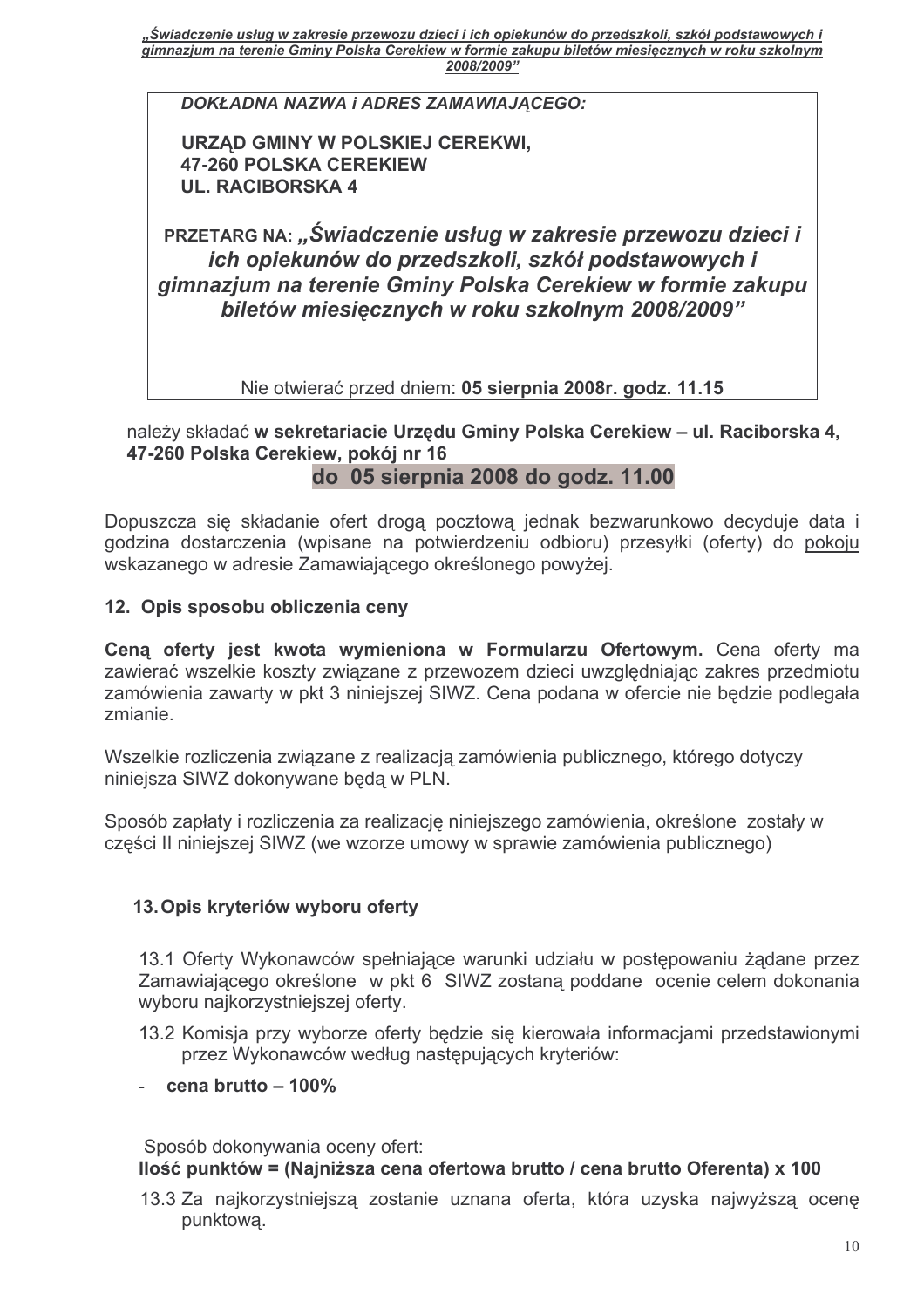13.4 Zamawiający przyzna zamówienie Wykonawcy, którego oferta zostanie uznana za najkorzystniejszą z punktu widzenia kryteriów przyjętych w niniejszym przetargu.

#### 14. Procedura o udzielenie zamówienia

14.1. Otwarcie ofert - zgodna z art. 86 ustawy,

Bezpośrednio przed otwarciem ofert Zamawiający poda kwotę, jaką zamierza przeznaczyć na sfinansowanie zamówienia.

W trakcie publicznej sesji otwarcia ofert nie będą otwierane wewnętrzne koperty zawierające oferty, których dotyczy "WYCOFANIE". Takie oferty zostaną odesłane Wykonawcom bez otwierania.

Koperty oznakowane dopiskiem "ZMIANA" zostaną otwarte przed otwarciem kopert zawierających oferty, których dotyczą te zmiany. Po stwierdzeniu poprawności procedury dokonania zmian zmiany zostaną dołączone do oferty.

W trakcie otwierania kopert z ofertami Zamawiający każdorazowo ogłosi obecnym:

- 1) nazwę i adres Wykonawcy, którego oferta jest otwierana;
- 2) informacje dotyczące ceny,

Powyższe informacje zostaną odnotowane w protokole postępowania przetargowego.

Informacje, o których mowa powyżej, Zamawiający przekaże niezwłocznie Wykonawcom, którzy nie byli obecni przy otwarciu ofert, na ich wniosek.

#### 14.2. Zwrot oferty bez otwierania.

Ofertę złożoną po terminie Zamawiający zwróci bez otwierania po upływie terminu przewidzianego na wniesienie protestu.

#### 14.3. Uzupełnienie oferty.

Stosownie do treści art. 26 ust. 3 ustawy, Zamawiający wezwie Wykonawców, którzy w określonym terminie nie złożyli oświadczeń lub dokumentów, o których mowa w art. 25 ust. 1. lub którzy złożyli dokumenty, o których mowa w art. 25 ust. 1. zawierające błedy, do ich uzupełnienia w wyznaczonym terminie, chyba że mimo ich uzupełnienia oferta wykonawcy podlega odrzuceniu lub konieczne byłoby unieważnienie postępowania; oświadczenia lub dokumenty powinny potwierdzać spełnianie przez wykonawcę warunków udziału w postępowaniu oraz spełnianie przez oferowane dostawy, usługi lub roboty budowlane wymagań określonych przez zamawiającego, nie później niż w dniu wyznaczonym przez zamawiającego jako termin uzupełnienia oświadczeń lub dokumentów.",

#### 14.4. Zawartość oferty.

Oferta złożona w postępowaniu o udzielenie niniejszego zamówienia musi zawierać następujące dokumenty: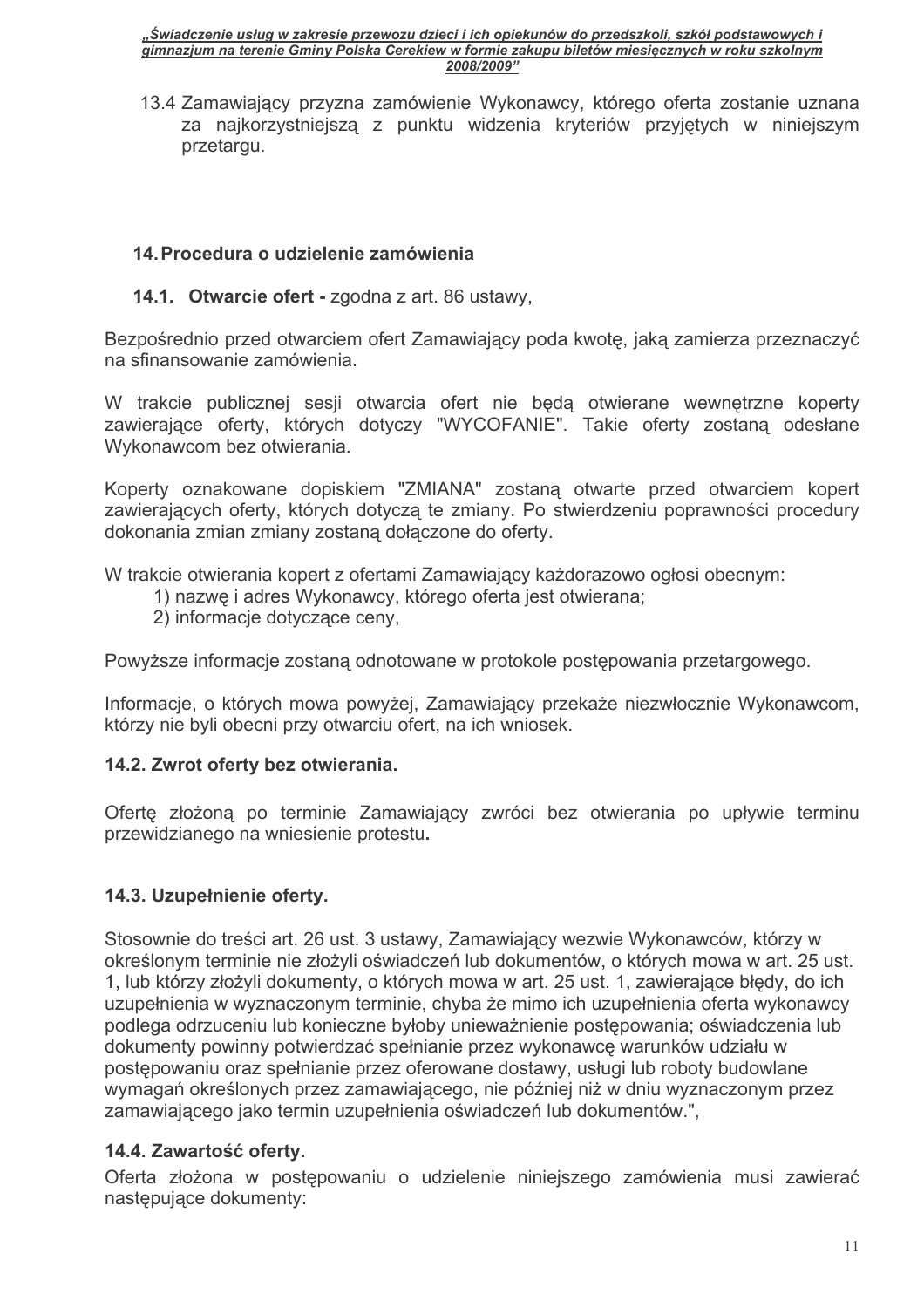| Formularz oferty | - ściśle wg druku nr 1 do niniejszej SIWZ.                                                                                                                        |
|------------------|-------------------------------------------------------------------------------------------------------------------------------------------------------------------|
| Załącznik nr 1   | - oświadczenie wykonawcy zgodnie z art. 22 ust. 1 i art. 24<br>ust. 1 i 2 ustawy                                                                                  |
| Załącznik nr 2   | - wykaz zrealizowanych usług w ostatnich trzech latach                                                                                                            |
| Załącznik nr 3   | – wypełniony i parafowany projekt umowy wraz z załącznikami                                                                                                       |
| Załącznik nr 4   | – odpis(y) z Krajowego Rejestru Sądowego / zaświadczenie(a)<br>o wpisie do ewidencji.                                                                             |
| Załącznik nr 5   | - zaświadczenie(a) z Urzędu Skarbowego.                                                                                                                           |
| Załącznik nr 6   | - zaświadczenie(a) z ZUS.                                                                                                                                         |
| Załącznik nr 7   | - licencja(e) na podjecie działalności gospodarczej w zakresie<br>objętym niniejszym zamówieniem.                                                                 |
| Załącznik nr 8   | – ubezpieczenie(a) OC w zakresie prowadzonej (ych)<br>działalności gospodarczej.                                                                                  |
| Załącznik nr 9   | – Wykaz niezbędnego do wykonania taboru samochodowego,<br>jakim dysponuje Wykonawca,, rodzaj wozu, rok budowy,<br>parametry techniczne, ilość sztuk, tytuł prawny |
| Załącznik nr 10  | – kserokopie badań technicznych pojazdów, które zostaną<br>użyte do wykonania zamówienia,                                                                         |

Podpis pod oferta (formularz oferty) oraz załącznikami i oświadczeniami sporządzanymi bądź wypełnianymi przez wykonawcę, a także pod wzorem umowy oraz pod wszelkimi zmianami dokonanymi wofercie, winny złożyć osoby uprawnione do reprezentowania firmy.

#### Wyjaśnienia treści ofert i poprawianie oczywistych omyłek zgodnie z art 87 ustawy.

- 1) W toku badania i oceny ofert zamawiający może żądać od Wykonawców wyjaśnień dotyczących treści złożonych ofert. Niedopuszczalne jest prowadzenie między Zamawiającym a Wykonawcą negocjacji dotyczących złożonej oferty oraz, z zastrzeżeniem treści następnego punktu, dokonywanie jakiejkolwiek zmiany w jej treści
- 2) Zamawiający poprawi w tekście oferty oczywiste omyłki pisarskie oraz omyłki rachunkowe w obliczeniu ceny, niezwłocznie zawiadamiając o tym wszystkich Wykonawców, którzy złożyli oferty.

#### Sposób oceny zgodności oferty z treścia niniejszej SIWZ.

Ocena zgodności oferty z treścią SIWZ przeprowadzona zostanie wyłącznie na podstawie analizy dokumentów i materiałów, jakie Wykonawca zawarł w swej ofercie z uwzględnieniem treści art. 26 ust. 3 ustawy

#### 14.5. Sprawdzanie wiarygodności ofert.

1) Zamawiający zastrzega sobie prawo sprawdzania w toku oceny oferty wiarygodności przedstawionych przez Wykonawców dokumentów, wykazów, danych i informacji.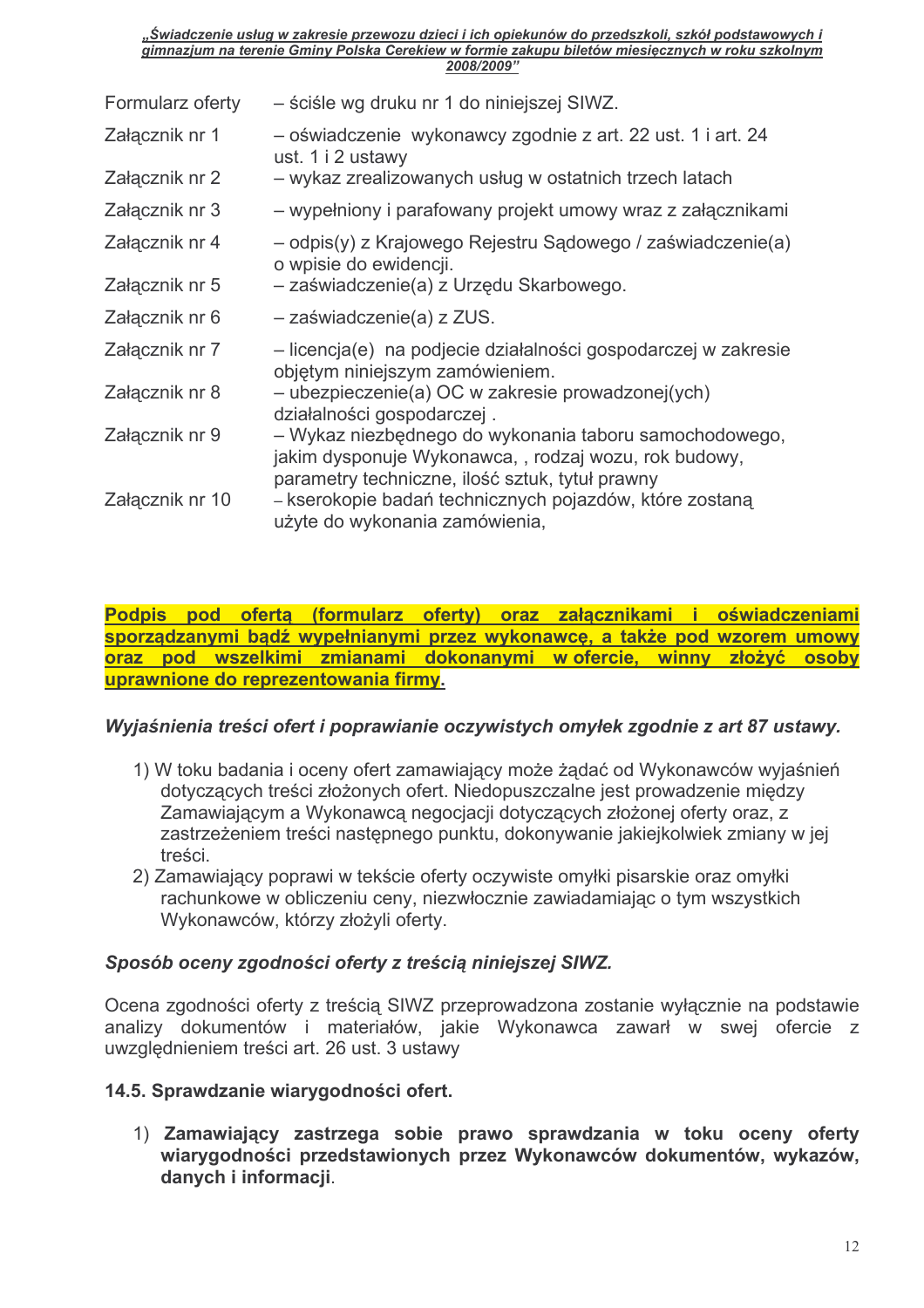- 2) W przypadku stwierdzenia przez Zamawiającego w trakcie sprawdzania ofert, że złożenie oferty stanowi czyn nieuczciwej konkurencji – oferta zostanie przez Zamawiającego odrzucona na podstawie art. 89 ust. 1 pkt. 3) ustawy.
- 3) Przedstawienie przez Wykonawcę informacji nieprawdziwych mających wpływ na wynik postepowania o udzielenie niniejszego zamówienia skutkować bedzie wykluczeniem Oferenta z prowadzonego postępowania, zgodnie z art. 24 ust. 2 pkt 2) u.p.z.p., niezależnie od innych skutków przewidzianych prawem.

#### 14.6. Odrzucenie oferty.

Na mocy art 89 ustawy, Zamawiający odrzuci oferte w przypadku gdy:

- 1) jest ona niezgodna z ustawa;
- 2) jej treść nie odpowiada treści SIWZ;
- 3) jej złożenie stanowi czyn nieuczciwej konkurencji w rozumieniu przepisów o zwalczaniu nieuczciwej konkurencji;
- 4) zawiera rażąco niską cenę w stosunkudo przedmiotu zamówienia;
- 5) została złożona przez Wykonawcę wykluczonego z udziału w postępowaniu o udzielenie niniejszego zamówienia:
- 6) zawiera omyłki rachunkowe w obliczeniu ceny, których nie można poprawić na podstawie art. 88 ustawy lub błędy w obliczeniu ceny;
- 7) Wykonawca w terminie 7 dni od dnia otrzymania zawiadomienia nie zgodził się na poprawienie omyłki rachunkowej w obliczeniu ceny:
- 8) jest ona nieważna na podstawie odrębnych przepisów.

## 14.7. Wybór oferty i zawiadomienie o wyniku postępowania

- 1. Przy dokonywaniu wyboru oferty najkorzystniejszej, Zamawiający stosował będzie wyłącznie zasady i kryteria określone w SIWZ.
- 2. Zamawiający udzieli zamówienia Wykonawcy, którego oferta zostanie uznana za najkorzystniejszą.
- 3. O wyborze oferty Zamawiający zawiadomi niezwłocznie Wykonawców, którzy ubiegali sie o udzielenie zamówienia podając nazwe (firme) i adres Wykonawcy, którego oferte wybrano oraz uzasadnienie wyboru oferty.
- 4. Miejsce i termin podpisania umowy zostanie wskazany Wykonawcy, którego ofertę wybrano, odrębnym pismem.

#### 14.8. Informacje ogólne dotyczące kwestii formalnych umowy w sprawie niniejszego zamówienia.

- 1. Zgodnie z art. 139 ustawy, umowa w sprawie niniejszego zamówienia:
	- 1) zostanie zawarta w formie pisemnej;
	- 2) mają do niej zastosowanie przepisy kodeksu cywilnego (ustawa z dnia 23 kwietnia1964r.), jeżeli przepisy ustawy nie stanowią inaczej;
	- 3) jest jawna i podlega udostępnieniu na zasadach określonych w przepisach o dostępie do informacji publicznej;
	- 4) zakres świadczenia Wykonawcy wynikający z umowy jest tożsamy z jego zobowiązaniem zawartym w ofercie:
	- 5) jest zawarta na okres wskazany w cześci II niniejszej SIWZ:
	- 6) jest nieważna:
		- a) jeżeli zachodza przesłanki określone w art. 146 ustawy.
		- b) w części wykraczającej poza określenie przedmiotu zamówienia zawarte w niniejszej SIWZ.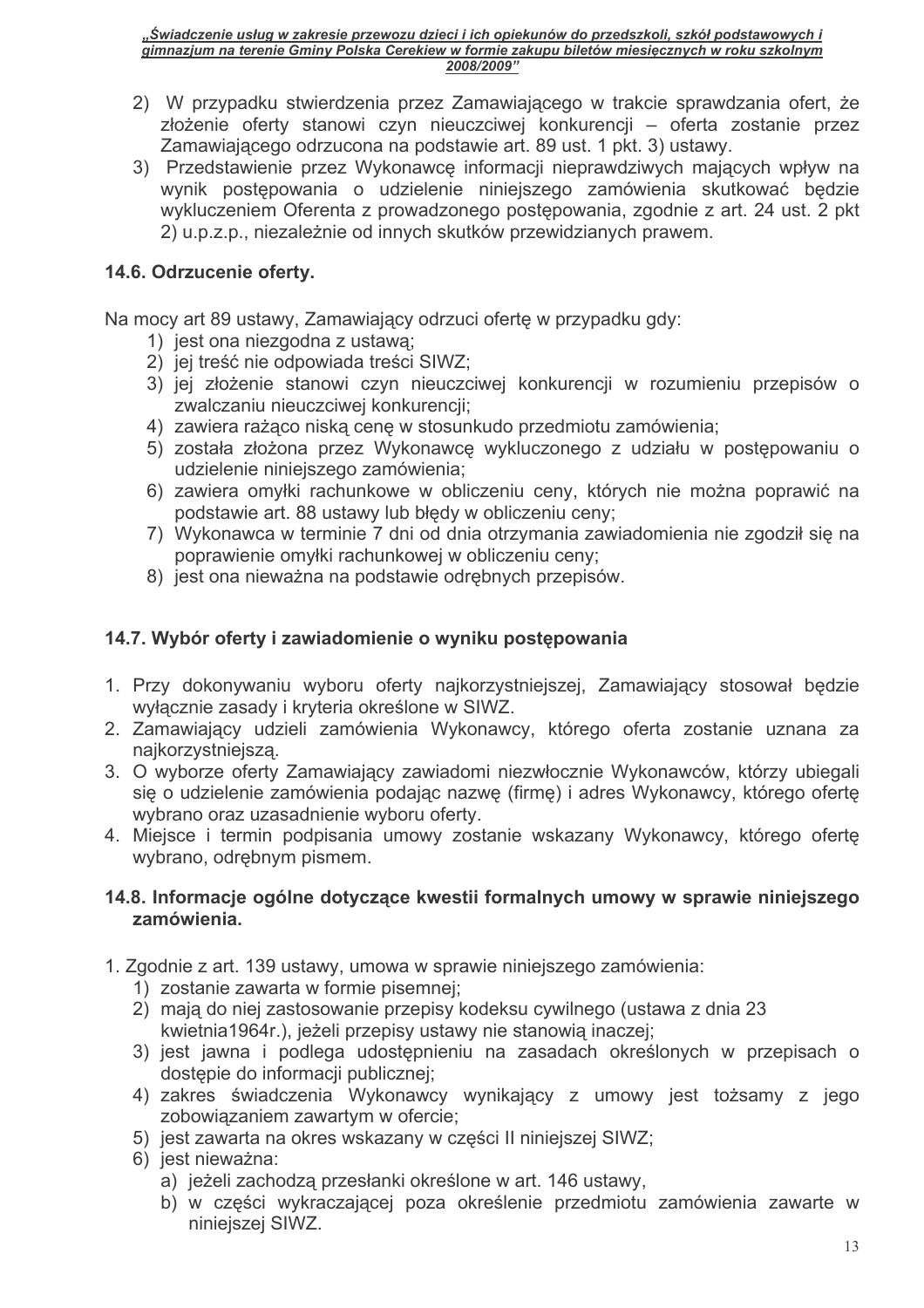- 2. Zakazane sa zmiany postanowień zawartej umowy w stosunku do treści oferty, na podstawie której dokonano wyboru Wykonawcy, chyba że konieczność wprowadzenia takich zmian wynika z okoliczności, których nie można było przewidzieć w chwili zawarcia umowy, lub zmiany te są korzystne dla Zamawiającego. Zmiana umowy dokonana niezgodnie z poprzednim zdaniem jest nieważna (przepisy art. 144 ustawy).
- 3. W razie zaistnienia istotnej zmiany okoliczności powodującej, że wykonanie umowy nie leży w interesie publicznym, czego nie można było przewidzieć w chwili zawarcia umowy, Zamawiający może odstąpić od umowy w terminie 30 dni od powzięcia wiadomości o tych okolicznościach. W przypadku, o którym mowa w poprzednim zdaniu, Wykonawca może żądać wyłącznie wynagrodzenia należnego z tytułu wykonania części umowy (przepisy art. 145 ustawy).
- 4. Pozostałe kwestie odnoszące się do umowy uregulowane są w części II niniejszej SIW<sub>7</sub>

#### 14.9. Unieważnienie postępowania

- 1. Na podstawie art. 93 Zamawiający unieważni postępowanie o udzielenie niniejszego zamówienia, jeżeli:
	- 1) nie zostanie złożona żadna oferta niepodlegająca odrzuceniu:
	- 2) cena najkorzystniejszej oferty przewyższy kwotę, którą Zamawiający może przeznaczyć na sfinansowanie zamówienia;
	- 3) wystąpi istotna zmiana okoliczności powodująca, że prowadzenie postępowania lub wykonanie zamówienia nie leży w interesie publicznym, czego nie można było wcześniej przewidzieć:
	- 4) postępowanie obarczone bedzie wadą uniemożliwiającą zawarcie ważnej umowy w sprawie zamówienia publicznego.
- 2. O unieważnieniu postepowania o udzielenie zamówienia Zamawiający zawiadomi równocześnie wszystkich Wykonawców, zgodnie z art. 93, ust 3, podając uzasadnienie faktyczne i prawne.

#### 15. Wymagania dotyczące należytego wykonania umowy

Wykonawca nie wnosi zabezpieczenie należytego wykonania umowy.

#### 16. Wzór umowy (patrz: cz. II SIWZ druk nr 3)

#### 17. Środki ochrony prawnej

Wykonawcom, oraz innym osobom, których interes prawny w uzyskaniu niniejszego zamówienia doznał lub może doznać uszczerbku w wyniku naruszenia przez Zamawiającego przepisów ustawy, przysługują środki ochrony prawnej w postaci protestu.

#### 18 Inne postanowienia oraz przyszłe zobowiązania wykonawcy

- 18.1 Oferent przygotuje załączniki nr 1 i 2 do umowy zgodnie z przedmiotem zamówienia określonym w pkt 3 niniejszej SIWZ.
- 18.2 Imienne bilety miesieczne beda przekazane Zamawiającemu najpóźniej do dnia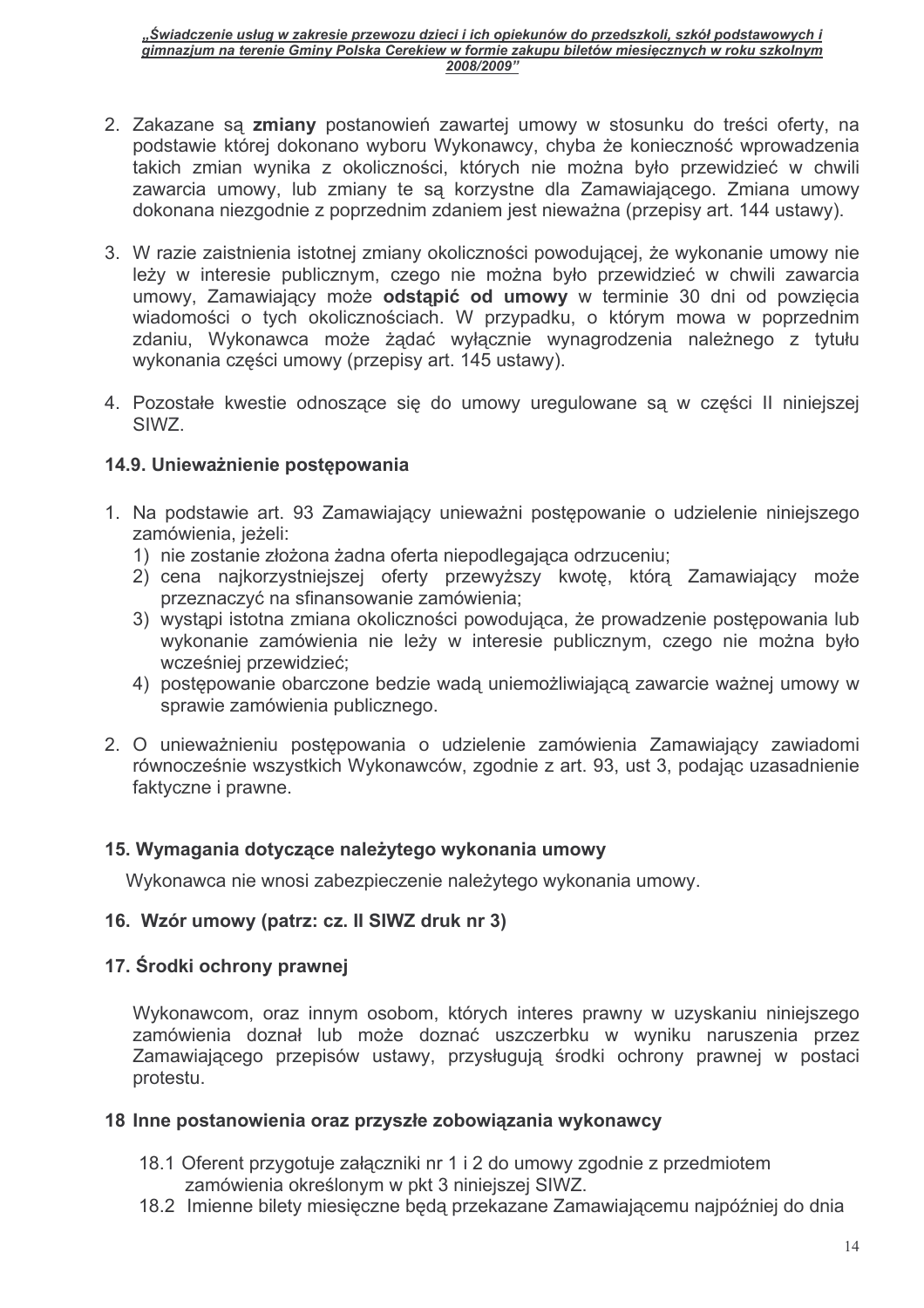27 miesiąca poprzedzającego miesiąc korzystania z biletu miesięcznego dyrektorom poszczególnych szkół.

- 18.3 Zamawiający zastrzegą sobie możliwość zmian ilości przewożonych uczniów zakupu liczby biletów w poszczególnych miesiącach. Dotyczy to zwłaszcza migracji ludności. Każdorazowa zmiana będzie pisemnie uzgadniana z pięciodniowym wyprzedzeniem w stosunku do proponowanego terminu wprowadzenia zmian.
- 18.4 Dowożenie i odwożenie uczniów następować będzie na przystanki zlokalizowane w pobliżu szkół:
	- · Polska Cerekiew, ul. Kozielska,
	- · Wronin, ul. Głubczycka,
- 18.5 Wykonawca wyłoniony w wyniku postępowania przetargowego wydzierżawi autobus marki AUTOSAN typ A0909L.04.S, rok produkcji 2005, nr rej. OK. 28707, nr podwozia SUASW3RAP5S68062, nr silnika 83MO682907, stanowiący własność Gminy Polska Cerekiew i bedzie dokonywał przewozu dzieci w okresie trwania umowy. Wysokość czynszu 0,49 zł/km. Średniomiesięczny przebieg w/w autobusu - ok. 2 000 km. Szczegółowe warunki dzierżawy autobusu zawarte zostaną w oddzielnej umowie.
- 18.6 Wykonawca zapłaci zamawiającemu kary umowne:
	- · w przypadku nie wykonania usługi w wysokości pełnej dziennej należności za bilety miesieczne na danej trasie za każdy dzień jej niewykonywania.
	- za odstąpienie od umowy przez Zamawiającego z przyczyn, za które ponosi odpowiedzialność Wykonawca – w wysokości 10 % wynagrodzenia umownego.
- 18.7 Zamawiający może odliczyć kary umowne od płatności należnych Wykonawcy,
- 18.8 Zapłata kar umownych nie wpływa na zobowiązania Wykonawcy.
- 18.9 W przypadku, gdy szkoda spowodowana niewykonaniem obowiązku wynikającego z umowy przekracza wysokość kar umownych, poszkodowana strona może – niezależnie od kar umownych – dochodzić odszkodowania na zasadach ogólnych Kodeksu Cywilnego.
- 18.10 Wykonawca nie płaci kar umownych i nie ponosi odpowiedzialności za nie wykonane lub opóźnione przewozy na skutek działania siły wyższej takiej jak gołoledź, zaspy śnieżne, powódź, lub z innych przyczyn nie wynikających z winy Wykonawcy.
- 18.11 W przypadku awarii autobusu na trasie Wykonawca podstawia autobus zastepczy.
- 18.12 Faktury za wykonanie przedmiotu umowy będą wystawiane po odbiorze biletów miesięcznych na dany miesiąc na Urząd Gminy w Polskiej Cerekwi, ul. Raciborska 4, 47 – 260 Polska Cerekiew, NIP 749 – 10 – 02 – 028
- 18.13 Protokół (dokumentacja podstawowych czynności), oraz wszelkie oświadczenia i zaświadczenia składane w trakcie postępowania są jawne i podlegają udostępnianiu po wyborze najkorzystniejszej oferty lub unieważnieniu postepowania, z wyjątkiem: ofert, które są jawne od chwili otwarcia oraz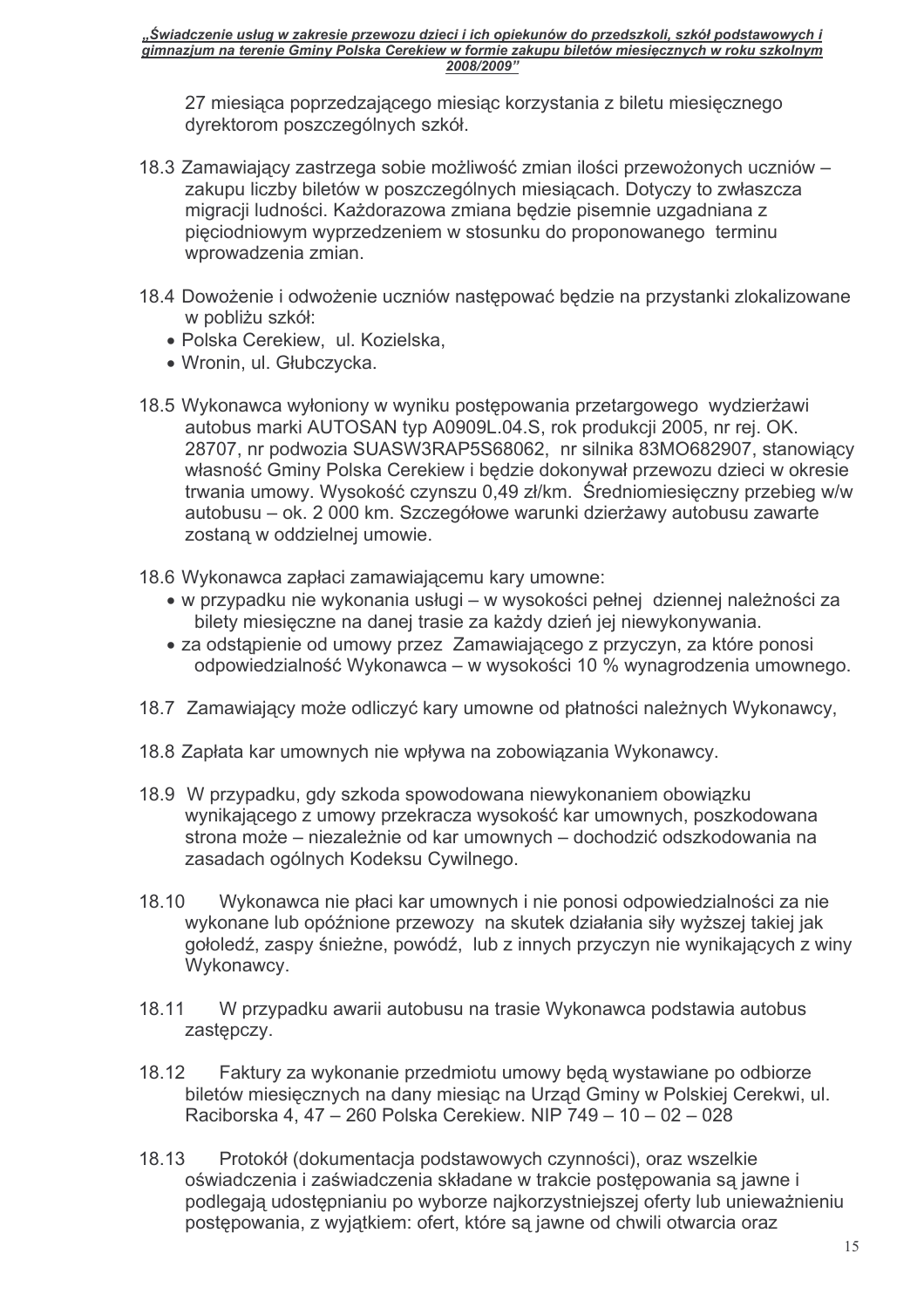informacji stanowiących tajemnicę przedsiębiorstwa w rozumieniu przepisów o zwalczaniu nieuczciwej konkurencji, jeżeli dostawca lub wykonawca składając oferte zastrzegł w odniesieniu do tych informacji, że nie mogą być one ogólnie udostepnione.

- 18.14 Zgodnie z art. 179 ust. 1 ustawy Prawo zamówień publicznych środki ochrony prawnej przysługują Wykonawcom a także innym osobom, jeżeli ich interes prawny w uzyskaniu zamówienia doznał lub może doznać uszczerbku w wyniku naruszenia przez zamawiającego przepisów ustawy (protest).
- 18 15 W sprawach nie uregulowanych niniejsza Specyfikacja Istotnych Warunków Zamówienia mają zastosowanie przepisy ustawy z dnia 29 stycznia 2004 r. Prawo zamówień publicznych (Dz. U. Nr 19 poz. 177 z późn. zm.).

#### 19 Integralną część niniejszej siwz stanowią:

- $\bullet$  Druk nr 1 - Formularz oferty - wzór
- Druk nr 2 wzór oświadczenia wykonawcy zgodnie z art. 22 ust. 1 i art. 24 ust. 1 i 2 ustawy
- Druk nr  $3 w$ ykaz zrealizowanych usług w ciągu ostatnich 3 lat
- Druk  $nr 4 wz$ ór umowy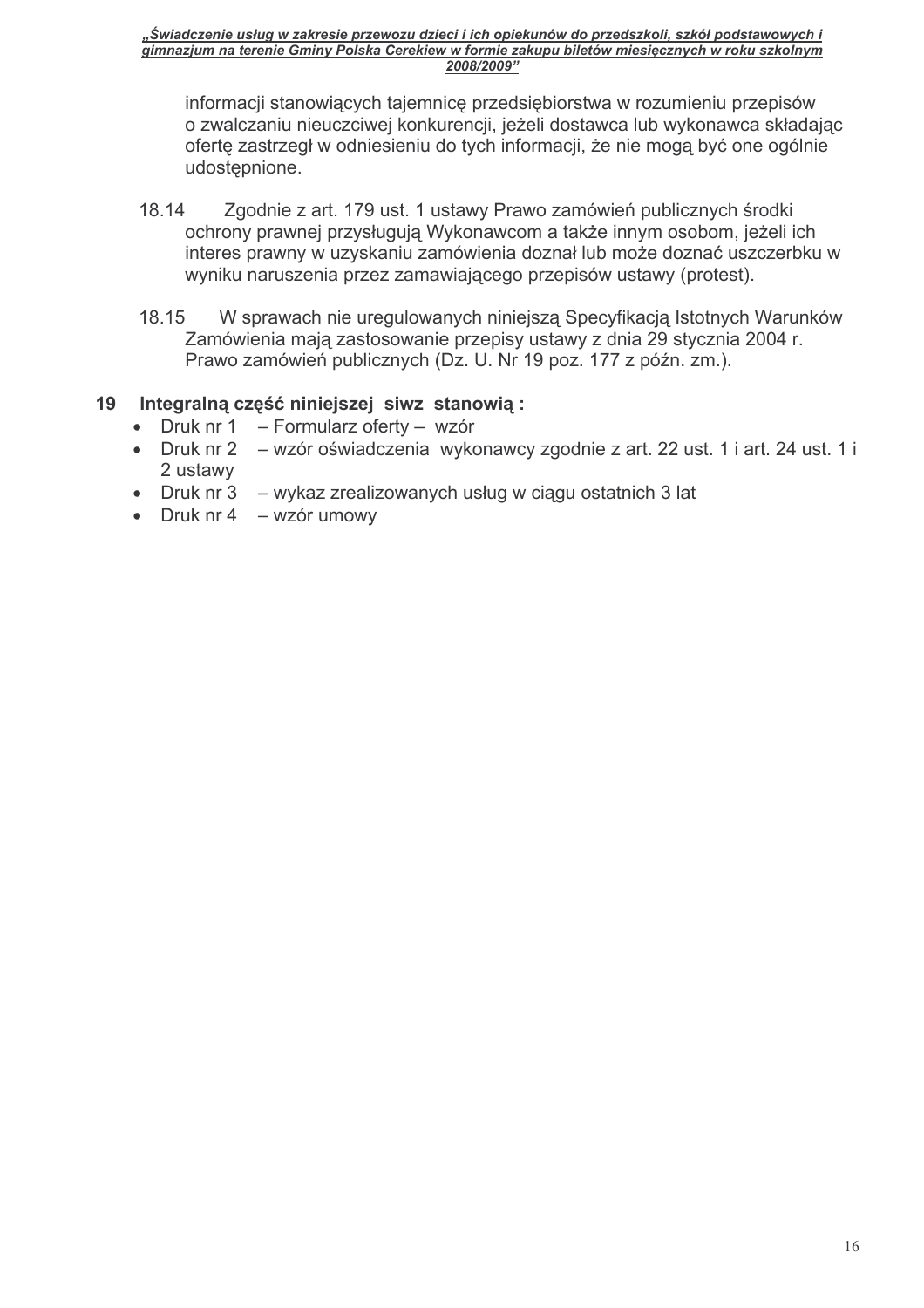> **DRUK nr 1 Formularz oferty**

/pieczeć adresowa wykonawcy/

**URZĄD GMINY W POLSKIEJ CEREKWI** ul. Raciborska 4 **47-260 POLSKA CEREKIEW** tel. (077) 4875150, faks 4875150

# **OFERTA**

Nawiązując do ogłoszenia o przetargu nieograniczonym na:

"Świadczenie usług w zakresie przewozu dzieci i ich opiekunów do przedszkoli, szkół podstawowych i gimnazjum na terenie gminy Polska Cerekiew w formie zakupu biletów miesięcznych w roku szkolnym 2008/2009"

1. oferujemy świadczenie usług w zakresie przewozu dzieci i ich opiekunów do Przedszkoli, Szkół Podstawowych i Gimnazjum na terenie Gminy Polska Cerekiew w formie zakupu biletów miesięcznych w roku szkolnym 2008/2009

|  |          |  |  | - należny podatek od towarów i usług VAT wynosi  %                                    |  |  |  |  |
|--|----------|--|--|---------------------------------------------------------------------------------------|--|--|--|--|
|  |          |  |  |                                                                                       |  |  |  |  |
|  | słownie: |  |  |                                                                                       |  |  |  |  |
|  |          |  |  | ceny hiletów miesiecznych na poszczególnych trasach obliczone na podstawie załacznika |  |  |  |  |

ceny biletów miesięcznych na poszczególnych trasach obliczone na podstawie załącznika na podstawie zestawienia uczniów dowożonych do szkół w gminie Polska Cerekiew  $a)$ :

**Polska Cerekiew** 5.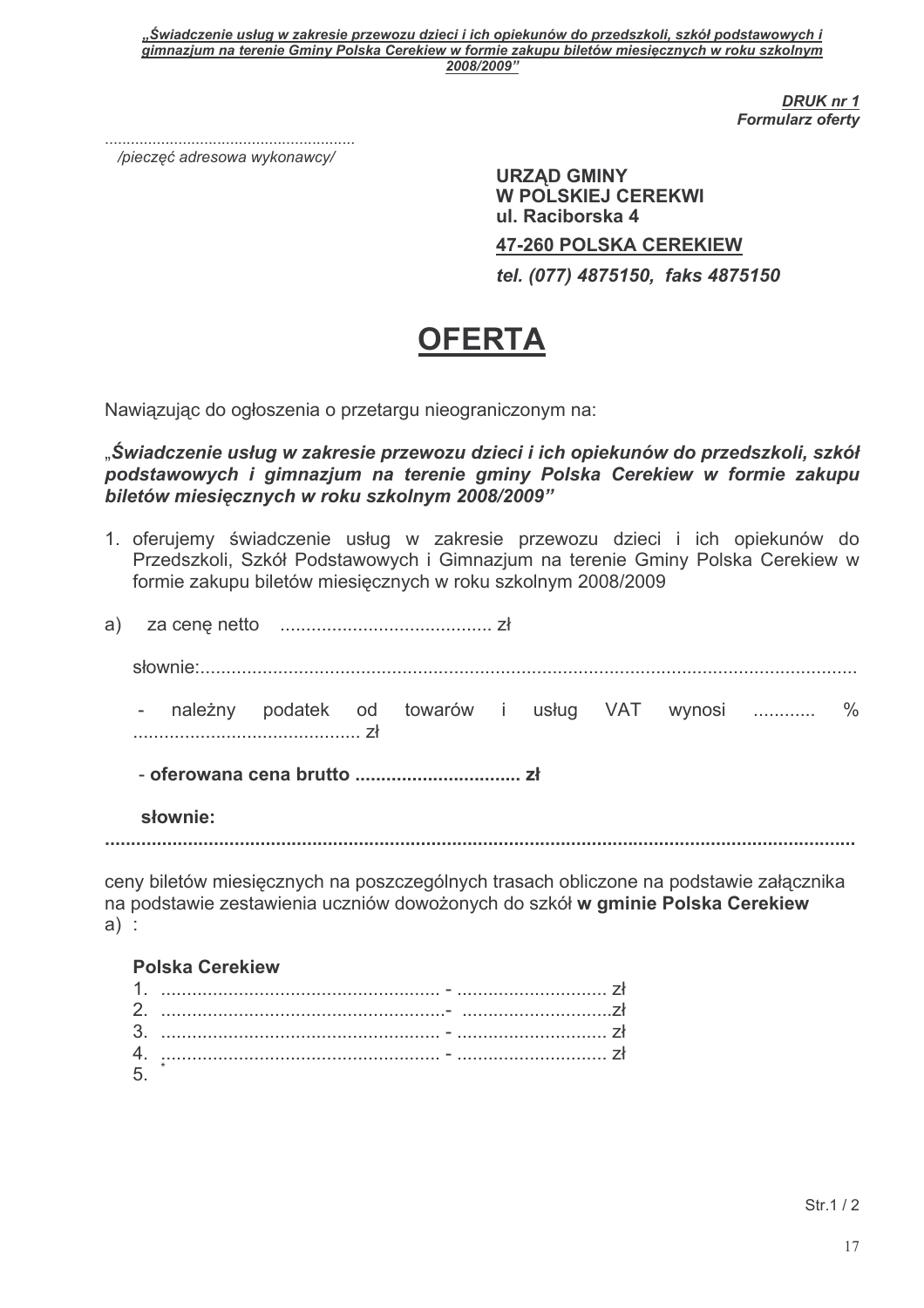#### **Wronin**

| $5.$ $\overline{\phantom{a}}$ |  |  |  |  |
|-------------------------------|--|--|--|--|

 $($  - rozbudować w razie potrzeby)

2. Oświadczam, że oferowana cena ofertowa obejmuje wykonanie całości przedmiotu zamówienia tj. zawiera koszty przewozu dzieci i ich opiekunów do Przedszkoli, Szkół Podstawowych i Gimnazjum na terenie Gminy Polska Cerekiew zgodnie z załącznikiem nr 1 i 2 do umowy.

Oferowana cena zawiera wartość wykonania całości przedmiotu zamówienia na cały okres realizacji zamówienia, tj. w okresie od 01 września 2008 do 19 czerwca 2009r. Podana cena jest stała do końca realizacji przedmiotu zamówienia.

- 3. Oświadczamy, że zapoznaliśmy się z miejscem realizacji zamówienia, Specyfikacją Istotnych Warunków Zamówienia oraz wszystkimi innymi dokumentami i nie wnosimy do nich zastrzeżeń oraz uznajemy się za związanych określonymi w nich warunkami
- 4. Dostawę objętą przetargiem zamierzamy wykonać:
	- a) siłami własnymi / w oparciu o podwykonawców \*:
	-
	-
- 5. Informujemy, że uważamy się za związanych niniejszą ofertą w okresie wskazanym w Specyfikacji Istotnych Warunków Zamówienia a w przypadku wygrania przetargu do zawarcia umowy we wskazanym terminie.

\*/ - niepotrzebne skreślić

/uprawniony przedstawiciel wykonawcy/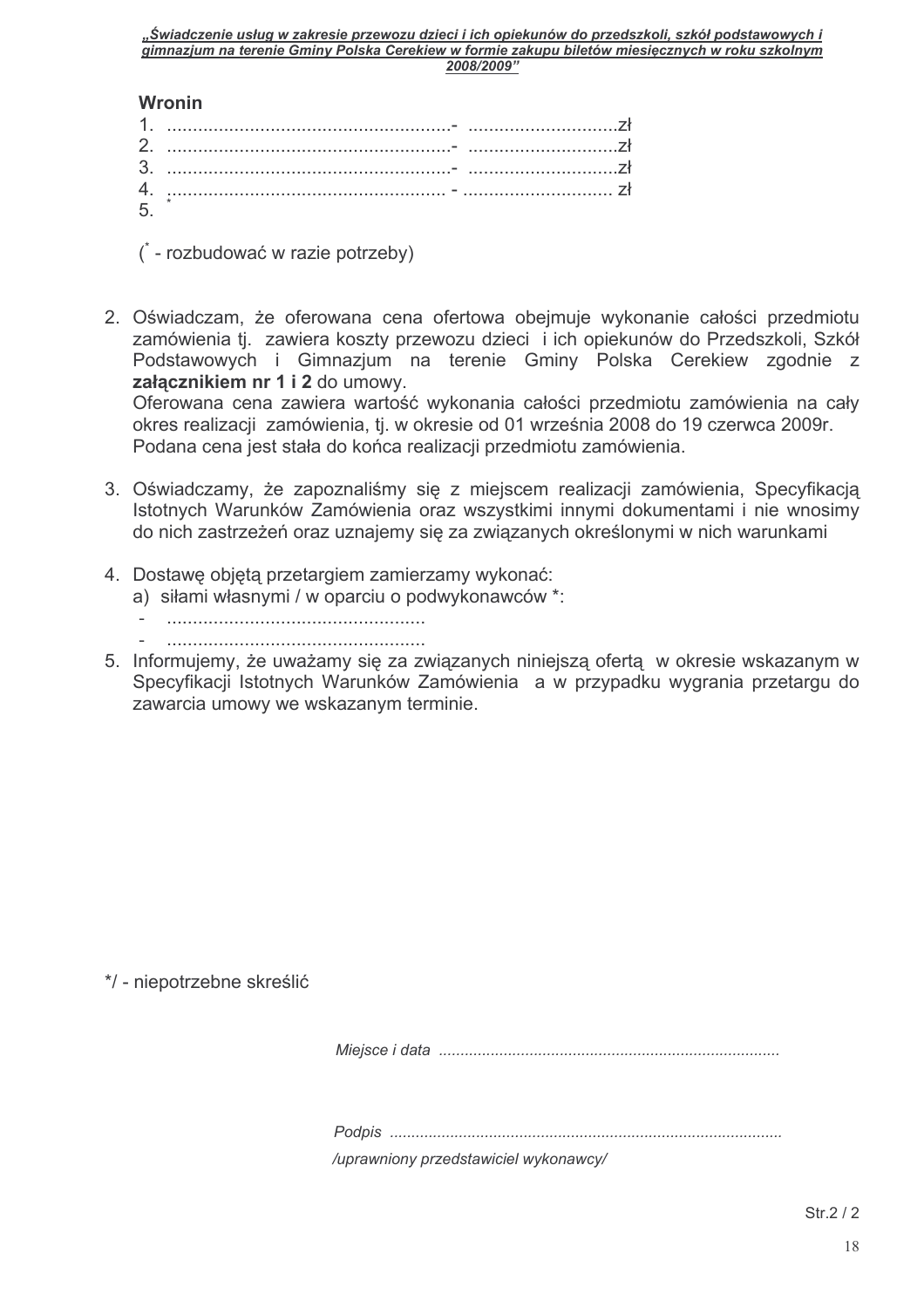> **DRUK Nr 2** Załącznik Nr 1 do oferty

(pieczęć wykonawcy)

# Oświadczenie o spełnieniu warunków udziału w postepowaniu

Zgodnie z art. 24 ust. 2 pkt 3 ustawy z dnia 29 stycznia 2004r. – Prawo zamówień publicznych (Dz. U. Nr 164, poz. 1163) Przystępując do postępowania w sprawie udzielenia zamówienia publicznego:

- ja, niżej podpisany, reprezentując firmę, której nazwa jest wskazana w pieczęci nagłówkowej, jako upoważniony na piśmie lub wpisany w odpowiednich dokumentach rejestrowych, w imieniu reprezentowanej przeze mnie firmy oświadczam, że:
- 1) spełniamy indywidualnie lub razem z wykonawcami wspólnie ubiegającymi się o udzielenie zamówienia warunki udziału w postępowaniu określone w art. 22 ust. 1 ustawy Prawo zamówień publicznych, który brzmi:

#### Art. 22.

- 1. O udzielenie zamówienia mogą ubiegać się wykonawcy, którzy:
	- 1) posiadają uprawnienia do wykonywania określonej działalności lub czynności, jeżeli ustawy nakładają obowiązek posiadania takich uprawnień;
	- 2) posiadają niezbędną wiedzę i doświadczenie oraz dysponują potencjałem technicznym i osobami zdolnymi do wykonania zamówienia;
	- 3) znajdują się w sytuacji ekonomicznej i finansowej zapewniającej wykonanie zamówienia;
	- 4) nie podlegają wykluczeniu z postępowania o udzielenie zamówienia.
- 2) nie podlegamy indywidualnie ani żaden z wykonawców wspólnie z nami ubiegających się o udzielenie zamówienia nie podlega wykluczeniu z postępowania o udzielenie zamówienia publicznego na podstawie przepisów art. 24 ust 1 i 2 ustawy Prawo zamówień publicznych, które brzmia.

#### Art. 24.

- 1. Z postępowania o udzielenie zamówienia wyklucza się:
- 1) wykonawców, którzy w ciągu ostatnich 3 lat przed wszczęciem postępowania wyrządzili szkodę nie wykonując zamówienia lub wykonując je nienależycie, a szkoda ta nie została dobrowolnie naprawiona do dnia wszczęcia postępowania, chyba że niewykonanie lub nienależyte wykonanie jest następstwem okoliczności, za które wykonawca nie ponosi odpowiedzialności:
- 2) wykonawców, w stosunku do których otwarto likwidacje lub których upadłość ogłoszono, z wyjątkiem wykonawców, którzy po ogłoszeniu upadłości zawarli układ zatwierdzony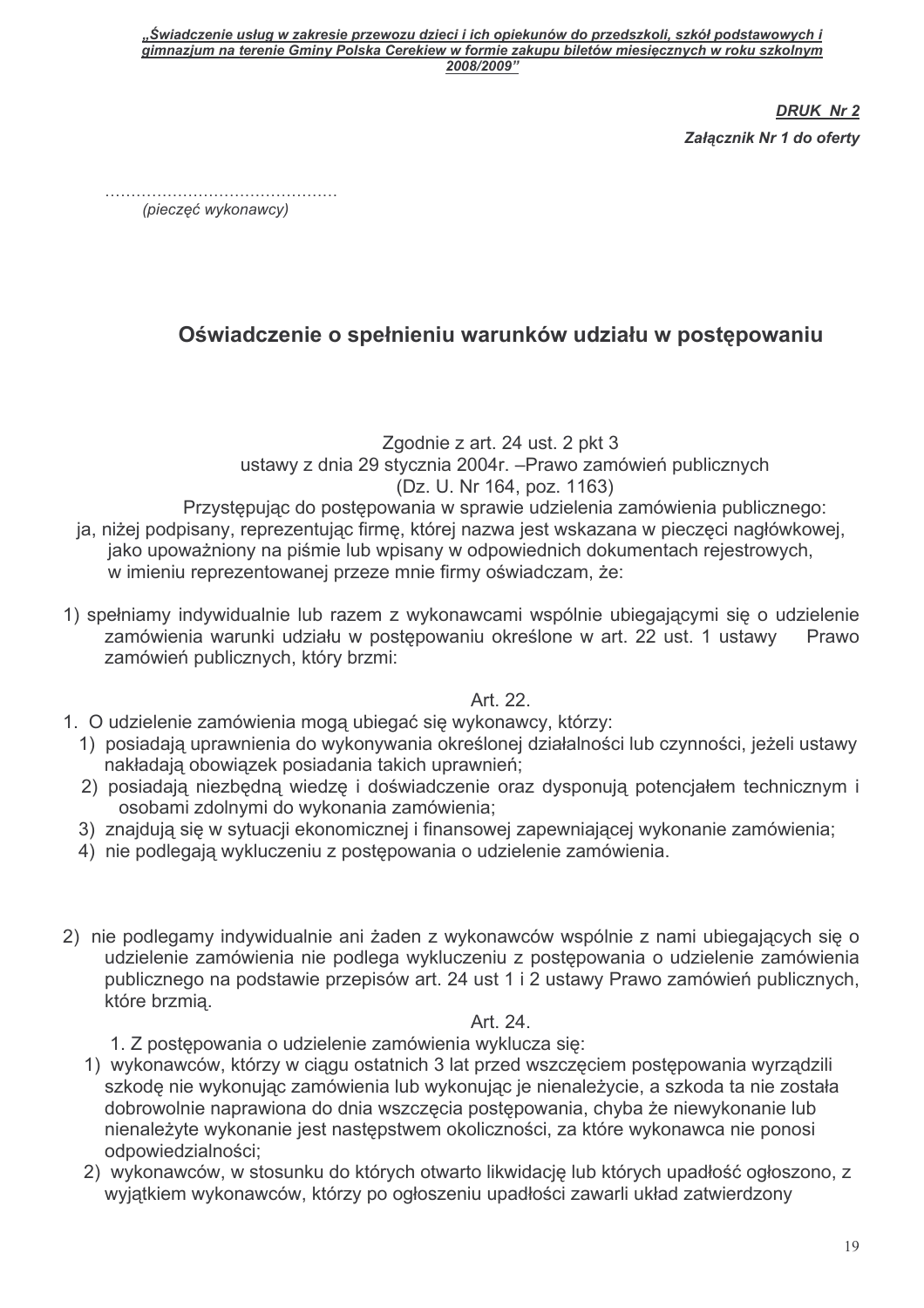prawomocnym postanowieniem sądu, jeżeli układ nie przewiduje zaspokojenia wierzycieli poprzez likwidację majątku upadłego;

- 3) wykonawców, którzy zalegają z uiszczeniem podatków, opłat lub składek na ubezpieczenia społeczne lub zdrowotne, z wyjątkiem przypadków gdy uzyskali oni przewidziane prawem zwolnienie, odroczenie, rozłożenie na raty zaległych płatności lub wstrzymanie w całości wykonania decyzji właściwego organu;
- 4) osoby fizyczne, które prawomocnie skazano za przestępstwo popełnione w związku z postępowaniem o udzielenie zamówienia, przestępstwo przeciwko prawom osób wykonujących pracę zarobkową, przestępstwo przekupstwa, przestępstwo przeciwko obrotowi gospodarczemu lub inne przestępstwo popełnione w celu osiągnięcia korzyści majatkowych, a także za przestepstwo skarbowe lub przestepstwo udziału w zorganizowanej grupie albo związku mających na celu popełnienie przestępstwa lub przestepstwa skarbowego:
- 5) spółki jawne, których wspólnika prawomocnie skazano za przestępstwo popełnione w związku z postepowaniem o udzielenie zamówienia, przestepstwo przeciwko prawom osób wykonujących pracę zarobkową, przestępstwo przekupstwa, przestępstwo przeciwko obrotowi gospodarczemu lub inne przestępstwo popełnione w celu osiągnięcia korzyści majatkowych, a także za przestepstwo skarbowe lub przestepstwo udziału w zorganizowanej grupie albo związku mających na celu popełnienie przestępstwa lub przestepstwa skarbowego;
- 6) spółki partnerskie, których partnera lub członka zarządu prawomocnie skazano za przestepstwo popełnione w zwiazku z postepowaniem o udzielenie zamówienia. przestępstwo przeciwko prawom osób wykonujących prace zarobkową, przestępstwo przekupstwa, przestępstwo przeciwko obrotowi gospodarczemu lub inne przestępstwo popełnione w celu osiągniecia korzyści majatkowych, a także za przestepstwo skarbowe lub przestępstwo udziału w zorganizowanej grupie albo związku mających na celu popełnienie przestępstwa lub przestępstwa skarbowego;
- 7) spółki komandytowe oraz spółki komandytowo-akcyjne, których komplementariusza prawomocnie skazano za przestępstwo popełnione w związku z postępowaniem o udzielenie zamówienia, przestepstwo przeciwko prawom osób wykonujących prace zarobkową, przestępstwo przekupstwa, przestępstwo przeciwko obrotowi gospodarczemu lub inne przestępstwo popełnione w celu osiągnięcia korzyści majątkowych, a także za przestępstwo skarbowe lub przestępstwo udziału w zorganizowanej grupie albo związku mających na celu popełnienie przestępstwa lub przestępstwa skarbowego;
- 8) osoby prawne, których urzędującego członka organu zarządzającego prawomocnie skazano za przestępstwo popełnione w związku z postępowaniem o udzielenie zamówienia, przestepstwo przeciwko prawom osób wykonujących prace zarobkową. przestępstwo przekupstwa, przestępstwo przeciwko obrotowi gospodarczemu lub inne przestępstwo popełnione w celu osiągnięcia korzyści majątkowych, a także za przestępstwo skarbowe lub przestępstwo udziału w zorganizowanej grupie albo związku majacych na celu popełnienie przestepstwa lub przestepstwa skarbowego:
- 9) podmioty zbiorowe, wobec których sad orzekł zakaz ubiegania się o zamówienia, na podstawie przepisów o odpowiedzialności podmiotów zbiorowych za czyny zabronione pod groźbą kary;
- 10) wykonawców, którzy nie spełniają warunków udziału w postępowaniu, o których mowa w art. 22 ust. 1 pkt 1-3.
- 2. Z postępowania o udzielenie zamówienia wyklucza się również wykonawców, którzy:
- 1) wykonywali bezpośrednio czynności związane z przygotowaniem prowadzonego postępowania lub posługiwali się w celu sporządzenia oferty osobami uczestniczącymi w dokonywaniu tych czynności, chyba że udział tych wykonawców w postępowaniu nie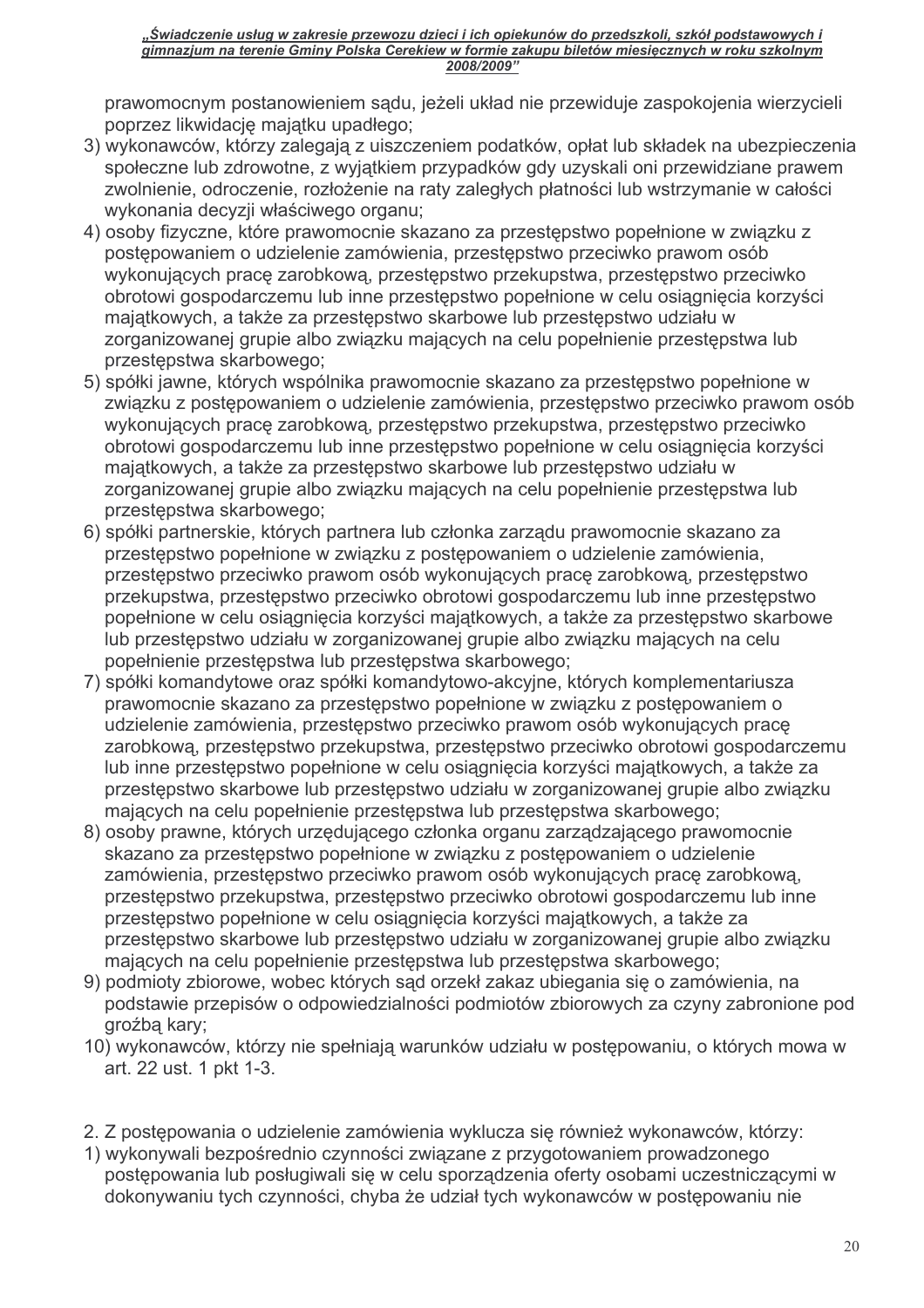utrudni uczciwej konkurencji; przepisu nie stosuje się do wykonawców, którym udziela się zamówienia na podstawie art. 62 ust. 1 pkt 2 lub art. 67 ust. 1 pkt 1 i 2;

- 2) złożyli nieprawdziwe informacje mające wpływ na wynik prowadzonego postępowania;
- 3) nie złożyli oświadczenia o spełnianiu warunków udziału w postępowaniu lub dokumentów potwierdzających spełnianie tych warunków lub złożone dokumenty zawierają błędy, z zastrzeżeniem art. 26 ust. 3;
- 4) nie wnieśli wadium, w tym również na przedłużony okres związania ofertą, lub nie zgodzili się na przedłużenie okresu związania ofertą.

Miejsce i data

/uprawniony przedstawiciel wykonawcy/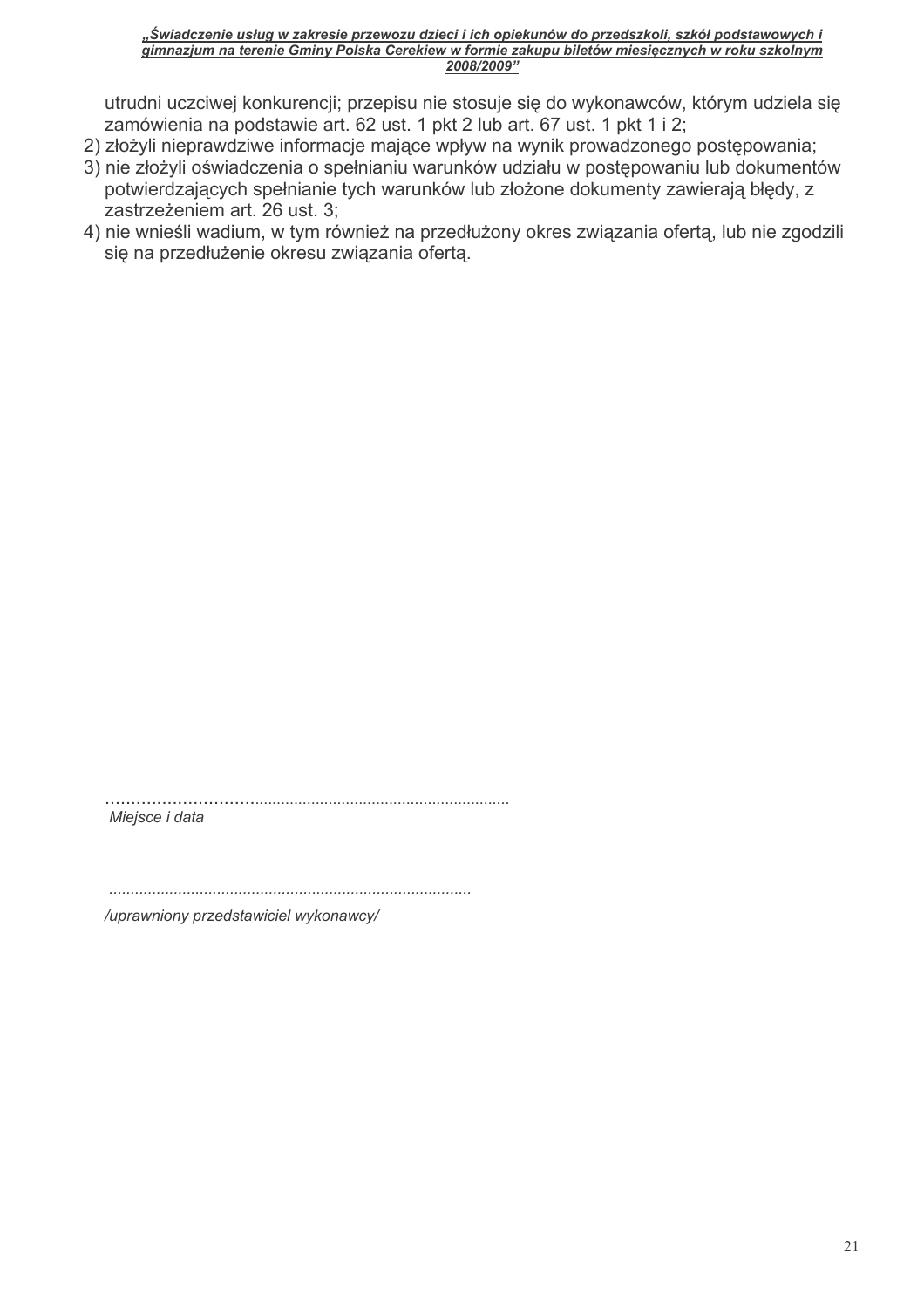| $\overline{a}$<br>l<br>j<br>ש נט בי<br><b>CARLINA MARK</b><br><b>Control</b><br>$-1/2$<br>Í<br>$\frac{1}{2}$<br>I<br>١<br>$\frac{1}{2}$ and $\frac{1}{2}$ and $\frac{1}{2}$<br>is no | 15000<br>$-222$<br>a<br>V<br>mies |
|--------------------------------------------------------------------------------------------------------------------------------------------------------------------------------------|-----------------------------------|
|--------------------------------------------------------------------------------------------------------------------------------------------------------------------------------------|-----------------------------------|

DRUK Nr 3

Załącznik Nr 2 do oferty

Wykaz zamówień zrealizowanych w ciągu ostatnich 3 lat

| <b>Uwagi</b>          |  |  |  |                                                                                                                                 |
|-----------------------|--|--|--|---------------------------------------------------------------------------------------------------------------------------------|
| Daty wykonania usługi |  |  |  |                                                                                                                                 |
| Wartości usług        |  |  |  |                                                                                                                                 |
| Odbiorca              |  |  |  |                                                                                                                                 |
| Przedmiot usługi      |  |  |  | Należyte wykonanie zamówienia należy potwierdzić w tabeli lub należy dołaczyć potwierdzone za zgodność z oryginałem odpowiednie |
| ــٰة<br>ــٰـ          |  |  |  |                                                                                                                                 |

kopie dokumentów.

/uprawniony przedstawiciel wykonawcy/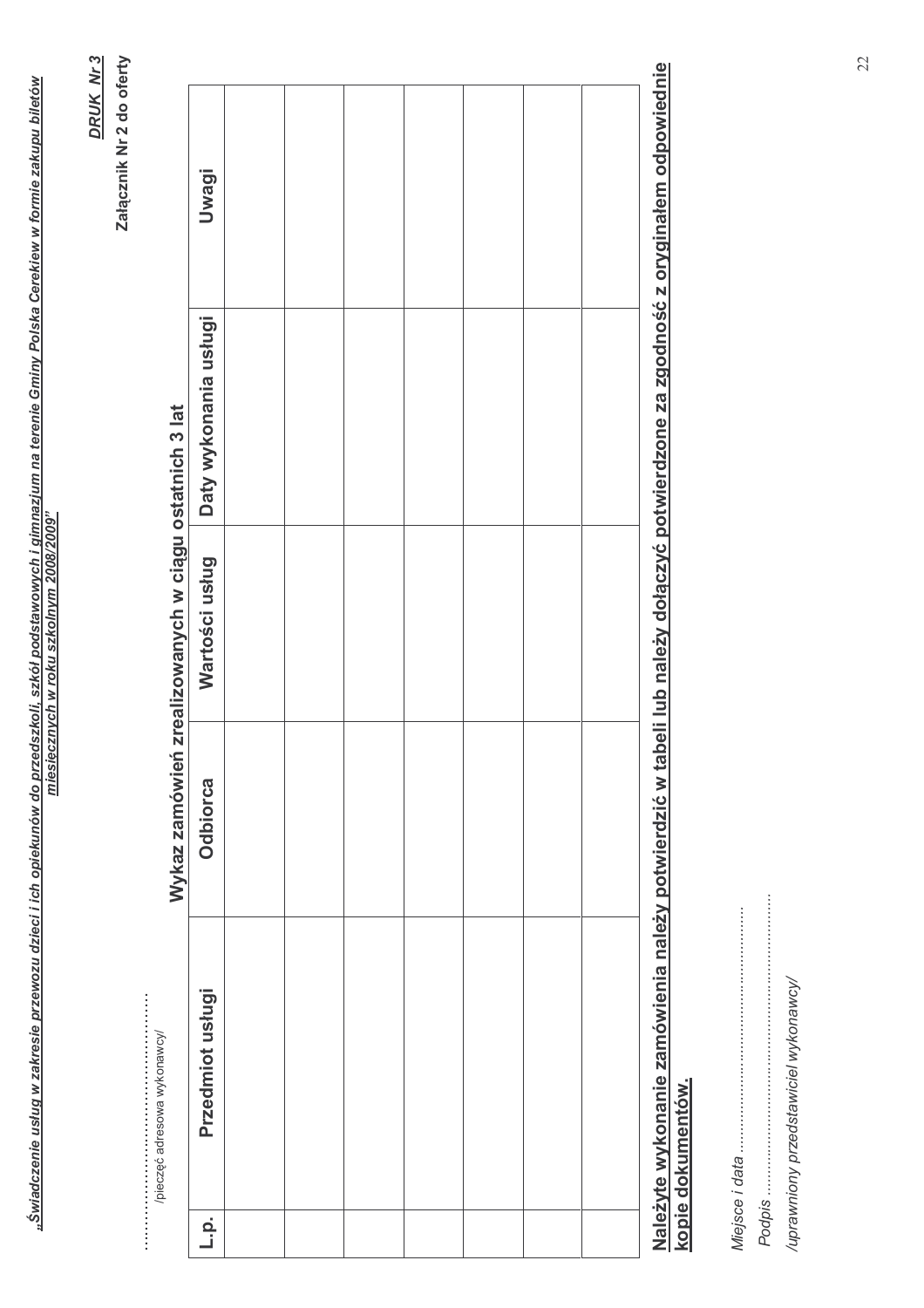# **CZĘŚĆ II**

(załącznik nr 3- druk nr 4)

# **WZÓR UMOWY**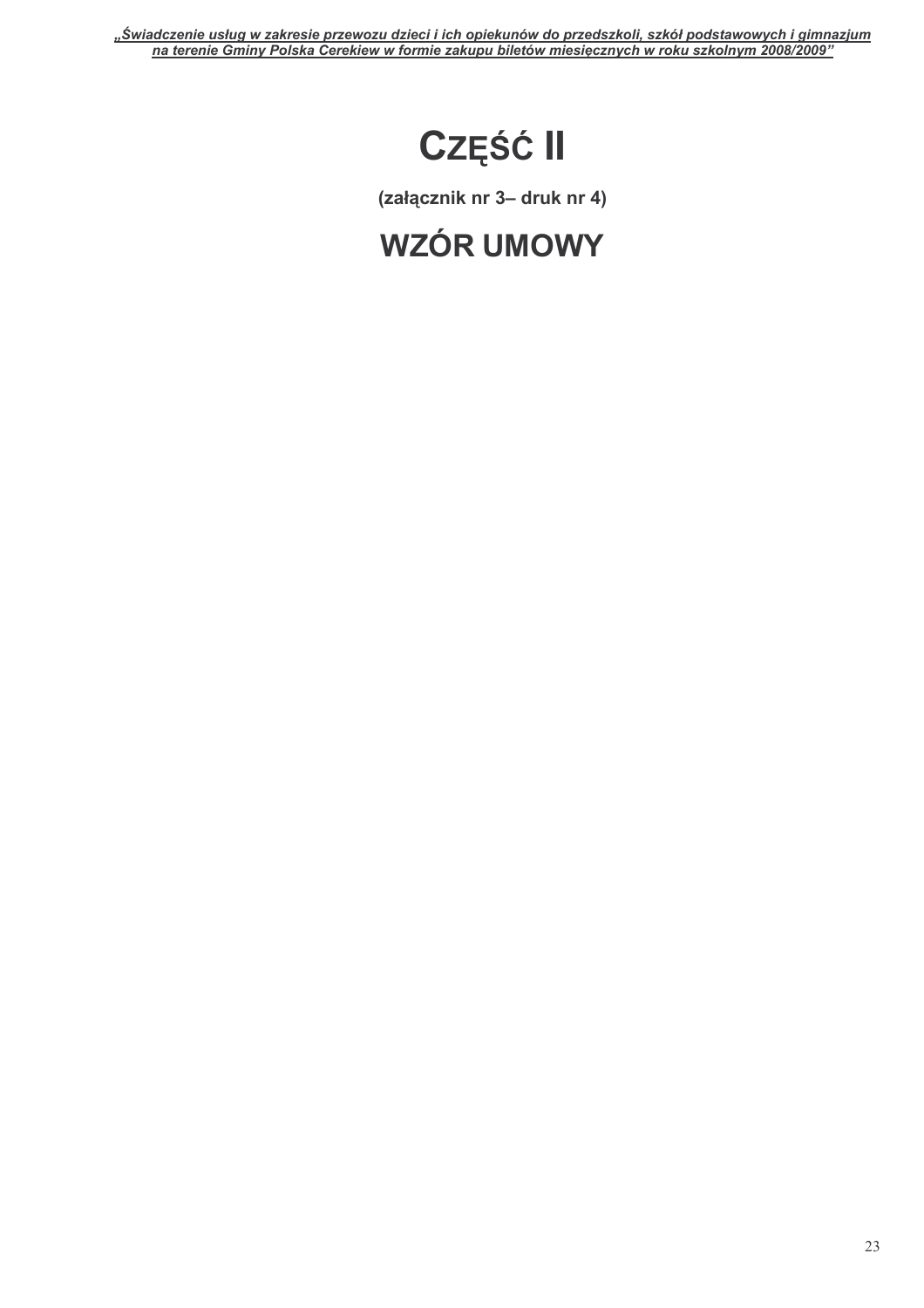Znak sprawy ZP 341 - 5/2007

# **WZÓR UMOWY**

# Umowa Nr ZP 342-5/2007

pomiędzy:

Gminą Polska Cerekiew posiadającą siedzibę w Polskiej Cerekwi (47-260), ul. Raciborska 4

zwanym dalej,, Usługobiorcą",

reprezentowanym przez:

Wójta Gminy Polska Cerekiew - inż. Krystynę Helbin

przy kontrasygnacie Skarbnika Gminy - mgr Marii Wieczorek

zwaną dalej "Usługodawcą" reprezentowaną przez:

W wyniku przeprowadzonego postępowania zgodnie z ustawą z dnia 29 stycznia 2004 r. Prawo zamówień publicznych (Dz. U. Nr 19, poz. 177 z późn. zm) w ramach procedury: przetarg nieograniczony nr ZP 341 - 05/2008 została zawarta umowa o następującej treści:

#### $\delta$  1

- 1. Usługobiorca zamawia, a Usługodawca zobowiązuje się świadczyć usługi w zakresie przewozu dzieci i ich opiekunów do Przedszkoli, Szkół Podstawowych i Gimnazjum na terenie Gminy Polska Cerekiew w okresie od 01 września 2008 do 19 czerwca 2009 z wyłączeniem dni wolnych od nauki szkolnej na liniach i według rozkładu jazdy wymienionego w załaczniku nr 1 do niniejszej umowy.
- 2. Dowóz dzieci i ich opiekunów do Przedszkoli. Szkół Podstawowych i Gimnazjum na terenie Gminy Polska Cerekiew odbywać się będzie na podstawie imiennego biletu miesiecznego.
- 3. Imienne bilety miesięczne będą przekazywane Usługobiorcy najpóźniej do dnia 27 miesiaca poprzedzającego miesiąc korzystania z biletu miesięcznego do dyrektorów szkół.

#### $\S$  2

W przypadku konieczności dokonania zmian w rozkładzie jazdy lub ilości przewożonych osób Usługobiorca zobowiązany będzie do przedstawienia Usługodawcy pisemnej propozycji z pięciodniowym wyprzedzeniem w stosunku do proponowanego terminu wprowadzenia zmian.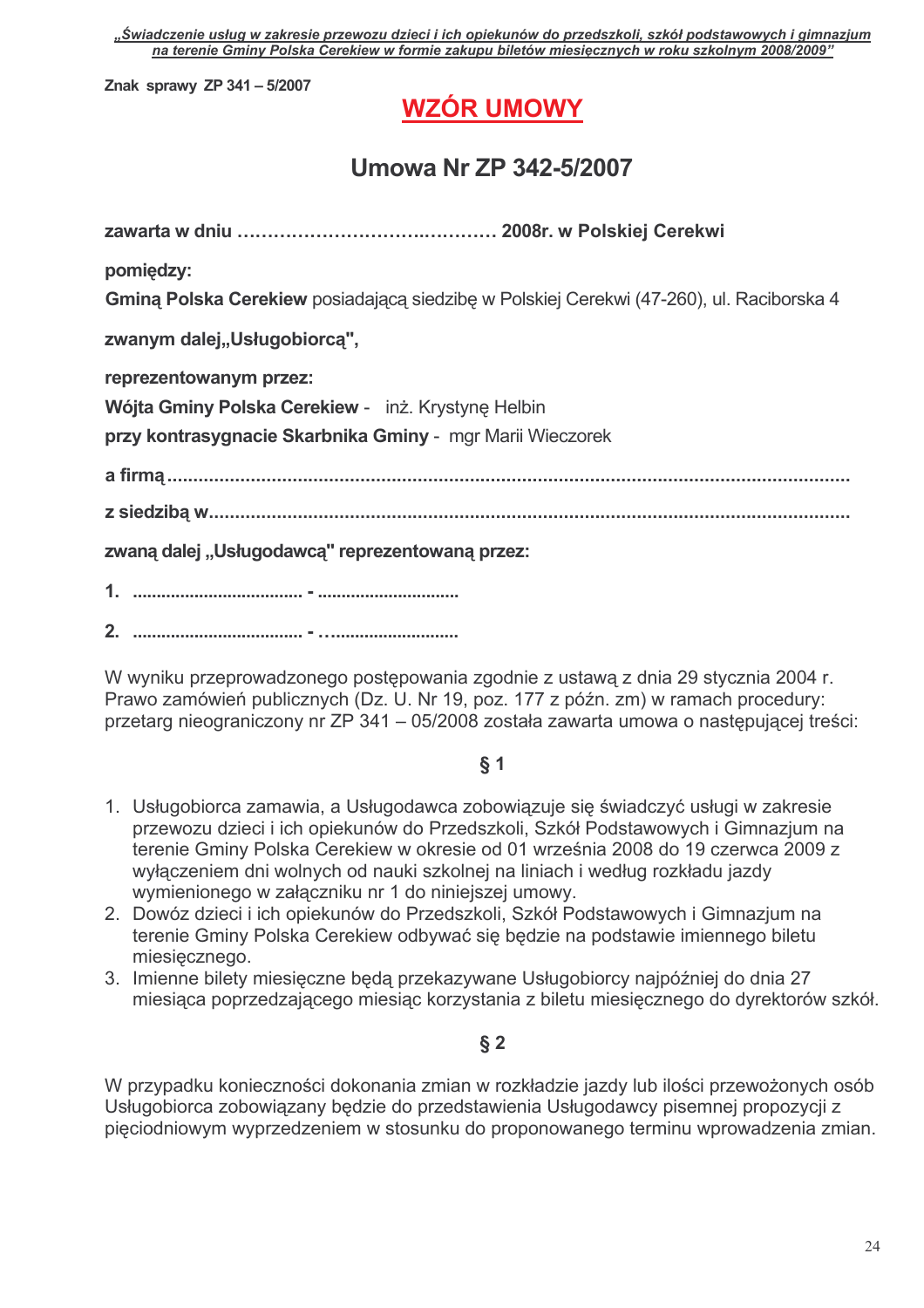#### $\S$  3

1. Wynagrodzenie brutto za usługi określone w § 1 przez okres obowiązywania umowy 

- 2. Należności miesięczne za usługi określone w § 1 wykonywane w danym miesiącu kalendarzowym ustala się na podstawie miesięcznego zamówienia na bilety miesięczne. Zamówienie zawiera ilość biletów miesięcznych na poszczególnych trasach.
- 3. Zestawienie cen jednostkowych biletów miesięcznych wg tras dowozu stanowi załącznik nr 1 do ninieiszei umowy.
- 4. Ceny biletów określone w załączniku nr 1 do niniejszej umowy nie ulegną zmianie do końca realizacji przedmiotu zamówienia.

#### $§ 4$

- 1. Faktury za wykonanie przedmiotu umowy będą wystawiane po odbiorze biletów miesięcznych na dany miesiąc na Urząd Gminy Polska Cerekiew, ul. Raciborska 4, 47 -260 Polska Cerekiew, NIP: 749 - 10 - 02 - 028
- 2. Należność za zakup biletów miesięcznych Usługobiorca będzie przelewał na podstawie faktury wystawionej przez Usługodawcę w ciągu 14 dni od daty jej otrzymania, na konto Usługodawcy wskazane na fakturze.

## $\S 5$

- 1. Usługodawca zapłaci Usługobiorcy kary umowne:
	- w przypadku nie wykonania usługi w pełnej dziennej należności za bilety miesieczne na danej trasie za każdy dzień jej niewykonywania
	- za odstąpienie od umowy przez Usługobiorcę z przyczyn, za które odpowiedzialność ponosi Usługodawca – w wysokości 10 % wynagrodzenia umownego.
- 2. Usługobiorca może odliczyć kary umowne od płatności należnych Usługodawcy.
- 3. Zapłata kar umownych nie wpływa na zobowiązania Usługodawcy.
- 4. W przypadku, gdy szkoda spowodowana niewykonaniem obowiązku wynikającego z umowy przekracza wysokość kar umownych, poszkodowana tym strona może, niezależnie od kar umownych dochodzić odszkodowania na zasadach ogólnych Kodeksu Cywilnego.
- 5. Usługodawca nie płaci kar umownych i nie ponosi odpowiedzialności za nie wykonanie lub opóźnienie przewozu na skutek przyczyn od niego niezależnych: gołoledź, zaspy śnieżne, powódź.
- 6. W przypadku awarii autobusu Usługodawca podstawia autobus zastępczy.

#### $§ 6$

- 1. Wykonawca wyłoniony w wyniku postępowania przetargowego wydzierżawi autobus marki AUTOSAN typ A0909L.04.S, rok produkcji 2005, nr rej. OK. 28707, nr podwozia SUASW3RAP5S68062, nr silnika 83MO682907, stanowiący własność Gminy Polska Cerekiew i bedzie dokonywał przewozu dzieci w okresie trwania umowy. Wysokość czynszu 0,47 zł/km. Średniomiesięczny przebieg w/w autobusu – ok. 2000 km. Szczegółowe warunki dzierżawy autobusu zawarte zostaną w oddzielnej umowie.
- 2. Dowożenie i odwożenie uczniów nastepować bedzie na przystanki zlokalizowane w pobliżu szkół:
	- · Polska Cerekiew, ul. Kozielska,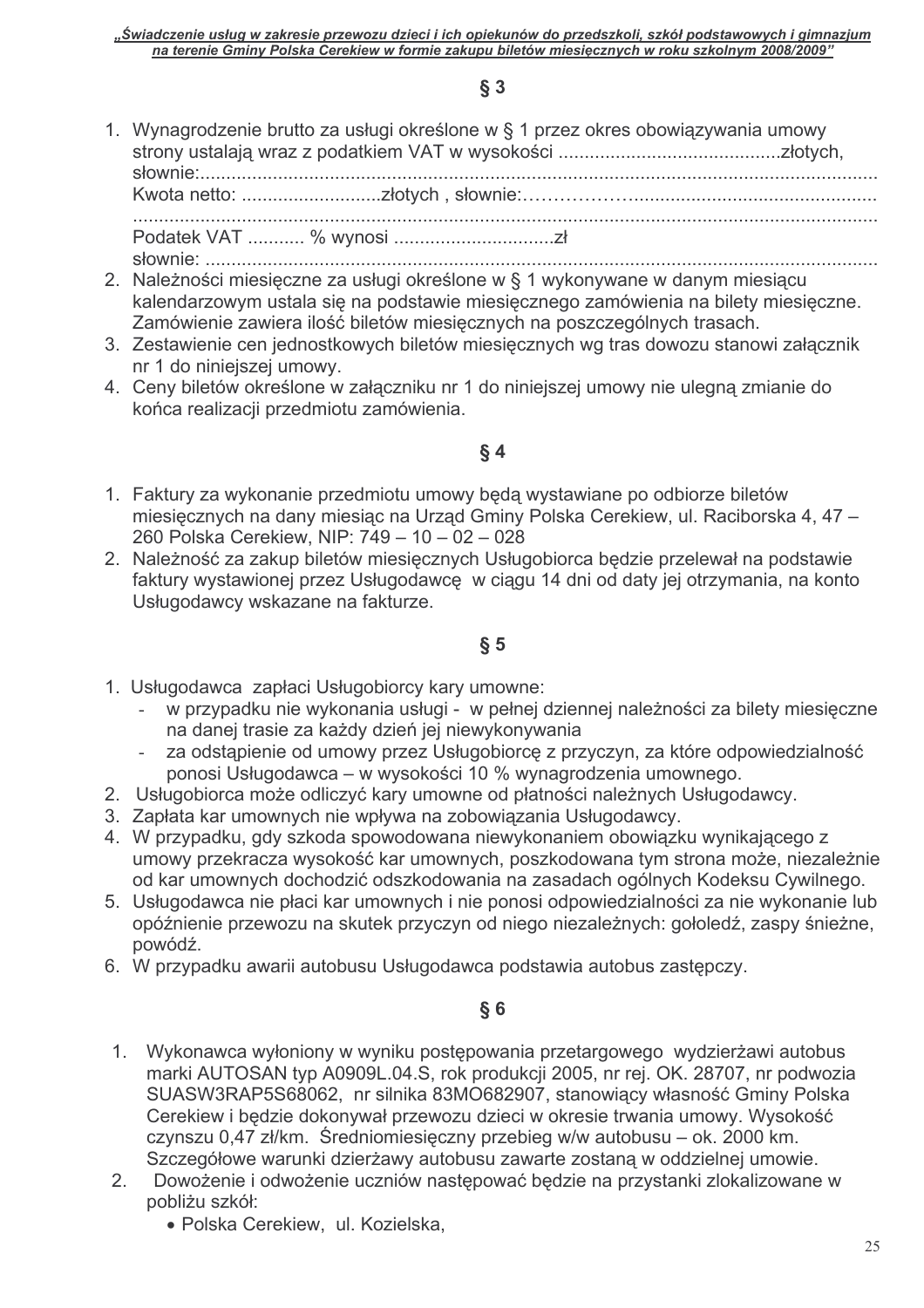|  | "Swiadczenie usług w zakresie przewozu dzieci i ich opiekunów do przedszkoli, szkół podstawowych i gimnazium |  |
|--|--------------------------------------------------------------------------------------------------------------|--|
|  | na terenie Gminy Polska Cerekiew w formie zakupu biletów miesiecznych w roku szkolnym 2008/2009"             |  |

· Wronin, ul. Głubczycka.

# $§ 7$

Umowe zawiera się na czas określony od dnia 01 września 2008 r. do 19 czerwca 2009 r. i może być ona rozwiązana przez każdą ze stron za miesięcznym wypowiedzeniem, który kończy się w ostatnim dniu miesiąca kalendarzowego

## $§ 8$

W sprawach nie uregulowanych niniejszą umową stosuje się przepisy ustawy o zamówieniach publicznych oraz Kodeksu cywilnego. Wszystkie spory, jakie mogą wyniknąć w zakresie niniejszej umowy rozstrzygać będzie sąd właściwy dla siedziby Zamawiającego.

Wszelkie zmiany i późniejsze uzupełnienia niniejszej umowy mogą być dokonane za zgodą i w wyniku wzajemnych uzgodnień obu stron przy zachowaniu formy pisemnej pod rygorem nieważności.

# $$10$

Umowę sporządzono w trzech jednobrzmiących egzemplarzach, jednym dla Usługodawcy i dwóch dla Usługobiorcy.

Załączniki:

- 1. Rozkład jazdy.
- 2. Ceny biletów miesiecznych.

Usługodawca:

# Usługobiorca:

 $\S 9$